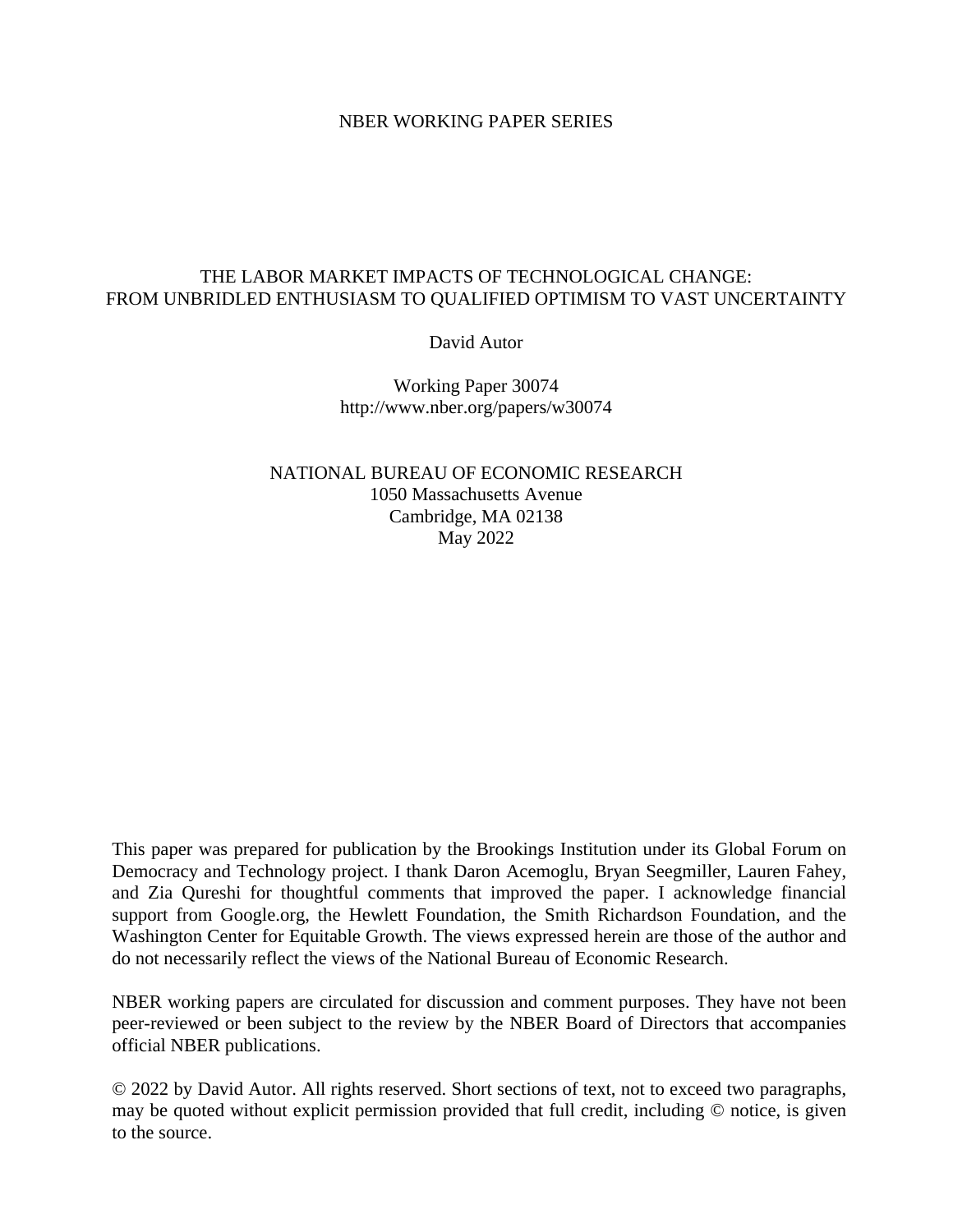The Labor Market Impacts of Technological Change: From Unbridled Enthusiasm to Qualified Optimism to Vast Uncertainty David Autor NBER Working Paper No. 30074 May 2022 JEL No. J23,J24,O33

## **ABSTRACT**

This review considers the evolution of economic thinking on the relationship between digital technology and inequality across four decades, encompassing four related but intellectually distinct paradigms, which I refer to as the education race, the task polarization model, the automation-reinstatement race, and the era of Artificial Intelligence uncertainty. The nuance of economic understanding has improved across these epochs. Yet, traditional economic optimism about the beneficent effects of technology for productivity and welfare has eroded as understanding has advanced. Given this intellectual trajectory, it would be natural to forecast an even darker horizon ahead. I refrain from doing so because forecasting the "consequences" of technological change treats the future as a fate to be divined rather than an expedition to be undertaken. I conclude by discussing opportunities and challenges that we collectively face in shaping this future.

David Autor Department of Economics, E52-438 Massachusetts Institute of Technology 77 Massachusetts Avenue Cambridge, MA 02139 and NBER dautor@mit.edu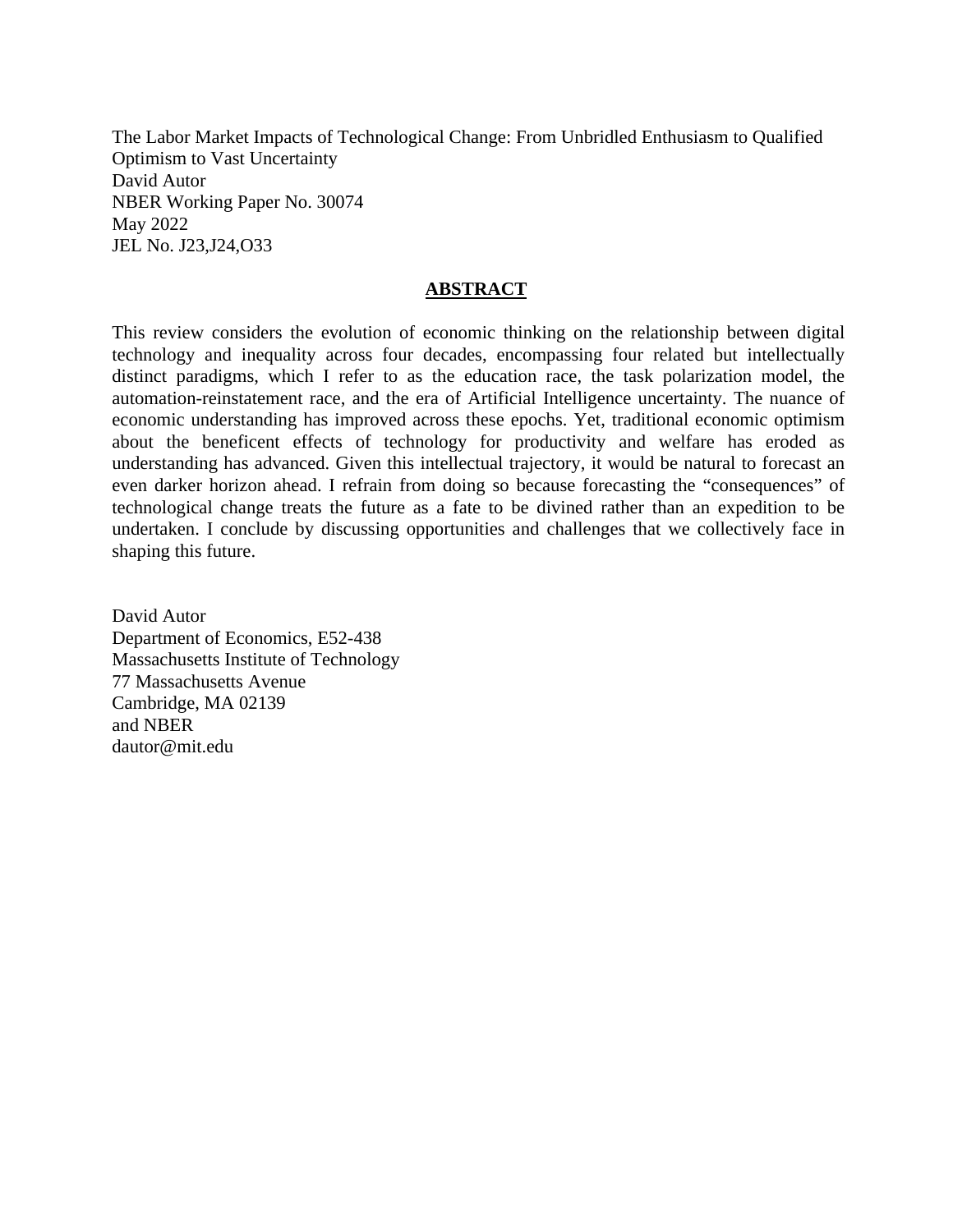# **Introduction**

Citizens in industrialized countries believe that digital technology is fostering inequality and that this problem is likely to grow worse in the decades ahead (Smith and Anderson, 2017; Wike and Stokes, 2018). Although public and expert opinions often diverge on economic questions, survey data confirm that academic economists share this worry. A 2017 Chicago Booth poll found that 35 to 40 percent of leading U.S. economists believe that robots and artificial intelligence are likely to substantially increase long-term unemployment rates.<sup>1</sup> What is the economic basis for this concern? In this review, I consider the evolution of economic thinking on the relationship between digital technology and inequality across four decades, encompassing four intellectually related but distinct paradigms.

I start from the premise that what workers earn in a market economy depends substantially, though not exclusively, on their productivity–that is, the value they produce through their labor. Their productivity depends in turn on two things: first, their capabilities (concretely, the tasks they can accomplish); and second, their scarcity. The fewer workers that are available to accomplish a given task and the more that employers need that task accomplished by workers (rather than by, for example, machines or algorithms), the higher is the workers' economic value and thus their potential earnings. In conventional terms, the skill premium depends upon the supply of skills and the demand for skills.

Stated in these terms, what is the role of technology–digital or otherwise–in determining wages and shaping wage inequality? The answer is not obvious, and the successive evolution of thinking on this topic reflects the subtlety of the question. I present four answers below, corresponding to four strands of thinking on this topic, and discuss the distinct implications of each. I refer to these four paradigms as the education race, the task polarization model, the automation-reinstatement race, and the era of Artificial Intelligence uncertainty. The nuance of economic understanding has improved across each of these epochs. Yet, traditional economic optimism about the beneficent effects of technology for productivity and welfare has eroded as understanding has advanced. Given this intellectual trajectory, it would be natural to forecast an even darker horizon ahead. I refrain from doing that, however, because forecasting the "consequences" of technological change treats the future as a fate to be divined rather than an expedition to be undertaken. I conclude by discussing the opportunities and the challenges we collectively face in shaping this future.

<sup>1</sup> See [https://www.igmchicago.org/surveys/robots-and-artificial-intelligence-2/.](https://www.igmchicago.org/surveys/robots-and-artificial-intelligence-2/) European economists are somewhat less pessimistic, however. See https://www.igmchicago.org/surveys/robots-and-artificial-intelligence/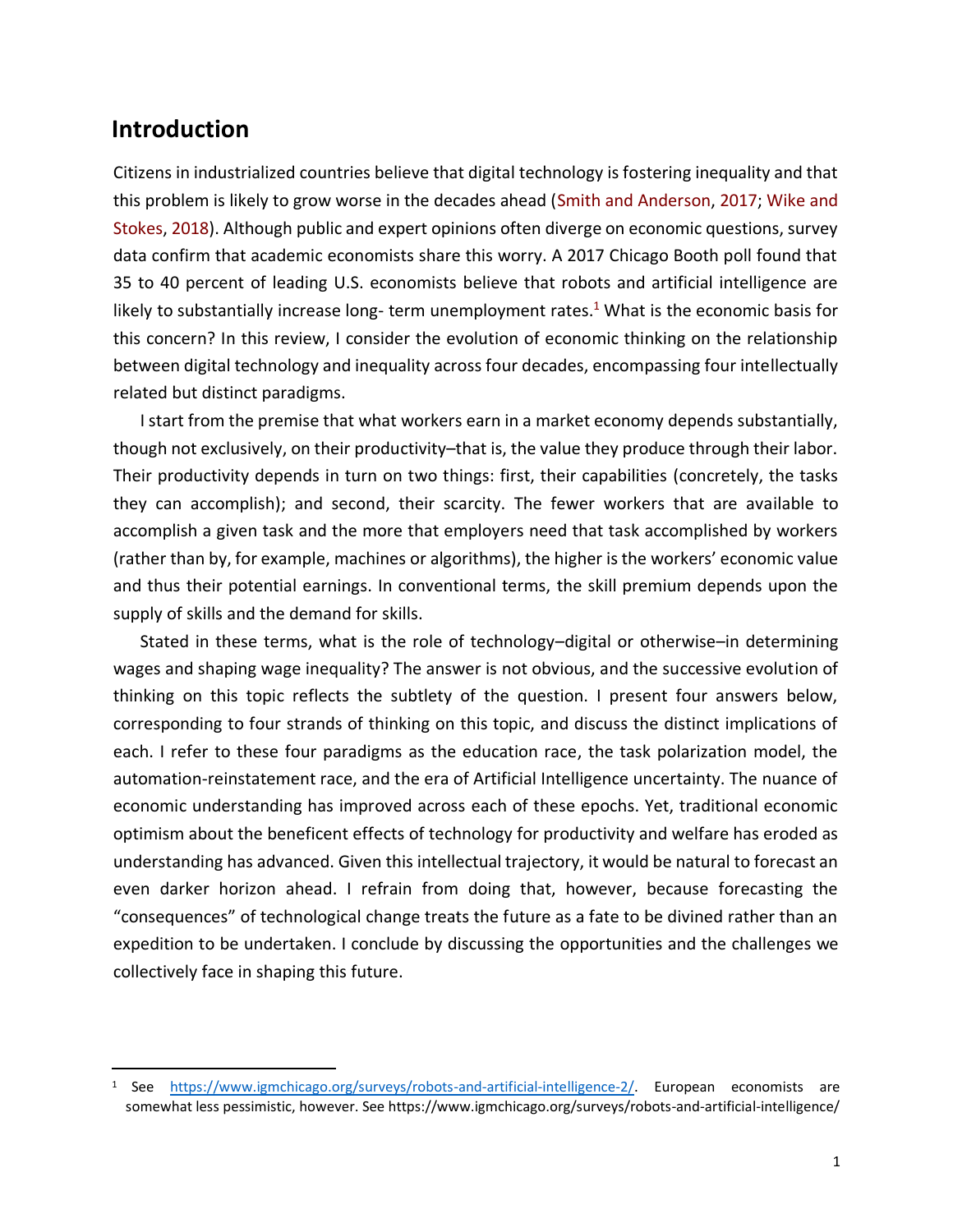# **1 The Education Race**

Perhaps the most influential conceptual frame for understanding how technology shapes wage inequality originates with a short article published in 1974 by Dutch economist and Nobel Laureate, Jan Tinbergen (Tinbergen, 1974) and subsequently popularized by Goldin and Katz's magisterial book (Goldin and Katz, 2008).<sup>2</sup> Tinbergen was intrigued by the observation that the wages of Dutch workers with post-high school education (which he called 'third-level' education) had been rising over the course of many decades despite vast increases in their supply. This pattern is hard to rationalize in a standard competitive setting since it seemingly implies that the demand curve for skilled labor is *upward* sloping.

To interpret these facts, Tinbergen offered a simple but remarkably powerful analogy. Modern economies face an ongoing race between the demand for and supply of skill, with technological change propelling the demand curve outward and the educational system racing to push the supply curve outward to match it.<sup>3</sup> In this telling, when the demand curve pulls ahead in the race, inequality between more and less-educated workers—college and non-college workers in the contemporary setting–rises, since more-educated workers are becoming relatively scarce. Conversely, when the supply of college-educated workers surges, as occurred during the 1970s, for example, when American men could defer the Vietnam draft by enrolling in college (Card and Lemieux, 2001b), earnings inequality between college and non-college workers falls. Notably, there is no "equilibrium" quantity of education that holds inequality constant in this framework. Rather, technologically advancing countries must keep raising educational attainment cohort by cohort to keep pace with the moving target of rising skill demands. Or, quoting Lewis Carroll's Red Queen, "it takes all the running you can do, to keep in the same place."

Tinbergen's metaphor of a race between education and technology, now formalized mathematically, has proved remarkably powerful. A series of papers and books, commencing with Katz and Murphy (1992), demonstrates that the evolution of inequality between education groups (generally, college-educated versus non-college) in many advanced countries is remarkably well explained by two forces: steadily rising demand for college workers, who are needed to perform increasingly sophisticated and skill-intensive jobs (presumably, the

 $2$  Seminal work by Robert Solow in the 1950s demonstrated that technological progress was the central force behind rising aggregate productivity. But Solow did not consider inequality. 'Labor' is an undifferentiated commodity in the Solow-Swan model, meaning that wage inequality was not a meaningful construct in this model.

 $3$  In Tinbergen's words, there is a "'race' between the demand for skill—that is, demand for third-level manpower driven by technological development and supply of it due to increased schooling."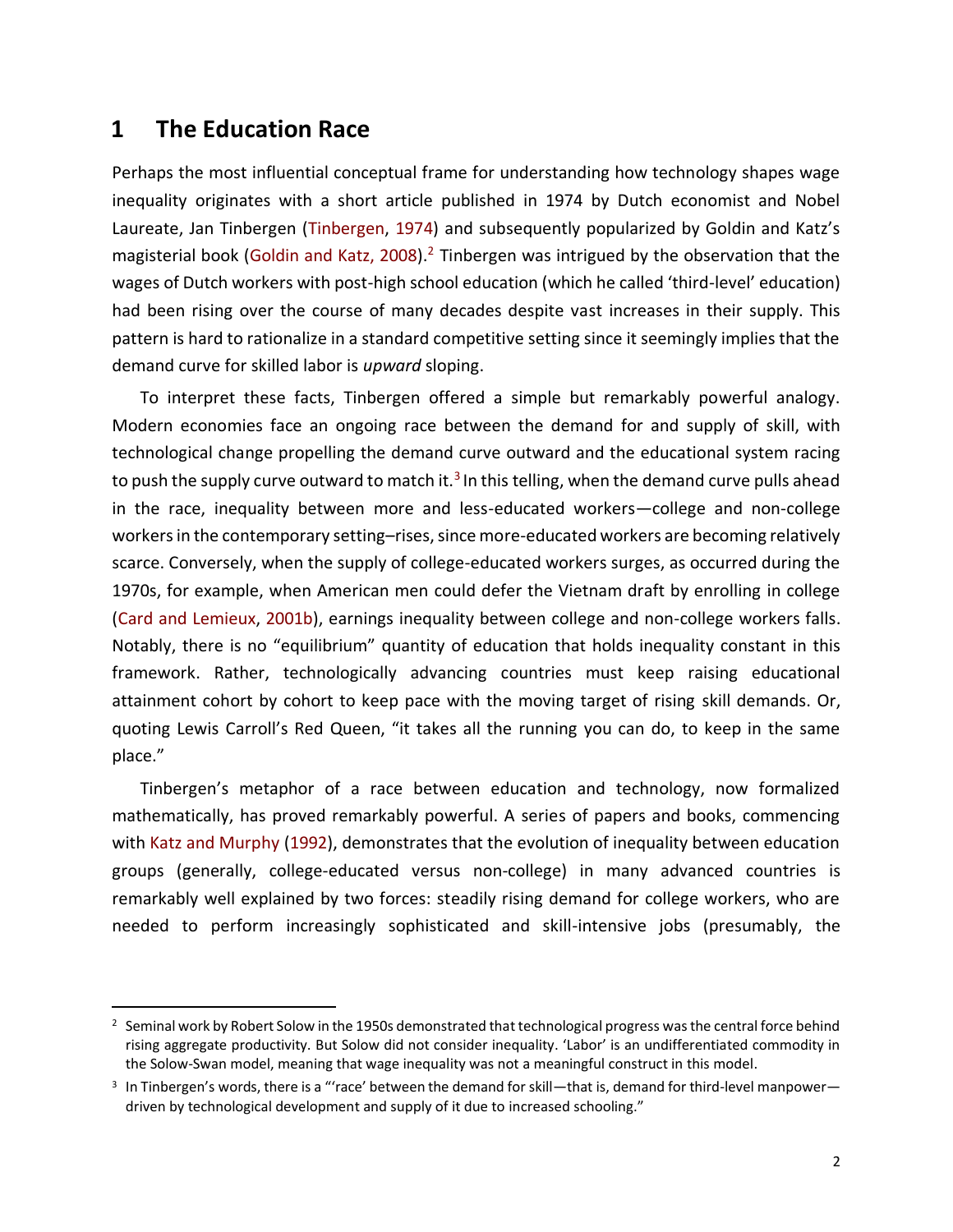technological developments that Tinbergen had in mind); and booms and busts in the rate of college attendance among young adults that affect supply.<sup>4</sup>

Figure 1, reproduced from Autor (2014), illustrates the capacity of this simple model to rationalize the evolution of the U.S. college / high-school earnings premium over the nearly five decades between 1963–2012. The model can explain both why the college premium fell during the 1970s as the rate of college attainment was rising rapidly, and further, why the college premium surged in the 1980s when college attainment of younger cohorts of U.S. adults plateaued. In fact, this model can in broad brushstrokes explain the evolution of inequality between college and non-college workers in the United States over the course of nearly two centuries (cf. Autor et al., 2020b).

Of course, the college vs. non-college earnings premium is only one component of wage inequality; most earnings inequality occurs among workers of the same education levels. The data show, however, that the growth of educational earnings gaps is the predominant contributor to rising earnings inequality over the last four decades. Specifically, Autor et al. (2020b) estimate that the growth of education-earnings differentials explains approximately 60% of the growth of overall earnings inequality between 1980 and 2017 and 40% of the growth between 2000 and 2017. Hence, if we can understand the causes of rising educational earnings inequality, we understand a lot about the sources of the overall rise in earnings inequality.

The empirical success of the education-race model raises a foundational question: what is it about technology that raises the demand for better-educated workers? The model does not directly address this question. Taken (too) literally, it portrays technological progress as an autonomous force that intrinsically makes highly educated workers more productive and hence more in demand. To be sure, researchers have added considerable nuance to this framework as they have applied it. For example, Goldin and Katz (1998, 2008) offer theory and detailed historical evidence that early industrial-age factories primarily demanded *less-skilled* workers. But as factories adopted continuous-process methods requiring sophisticated machinery, they increasingly demanded more educated workers with the expertise needed to operate these sophisticated factories.<sup>5</sup> The education race model's simplicity is both a strength and a limitation. The model can explain much with little—specifically, the evolution of two centuries of educational inequality as a function of only two factors: changes in educational supply and an ongoing (though not directly measured) technologically-propelled increase in educational

<sup>4</sup> This model is further developed, elaborated, and applied in Autor et al. (2020b, 2008, 1998); Card and Lemieux (2001a); Goldin and Katz (2008); Goldin et al. (2007); Goldin and Margo (1992); Katz and Autor (1999).

<sup>&</sup>lt;sup>5</sup> In a related vein, Krusell et al. (2000) argue that technological change became more skill-demanding when improvements in the quality-adjusted price of industrial equipment accelerated in the 1970s, a finding that is refuted by Acemoglu (2002).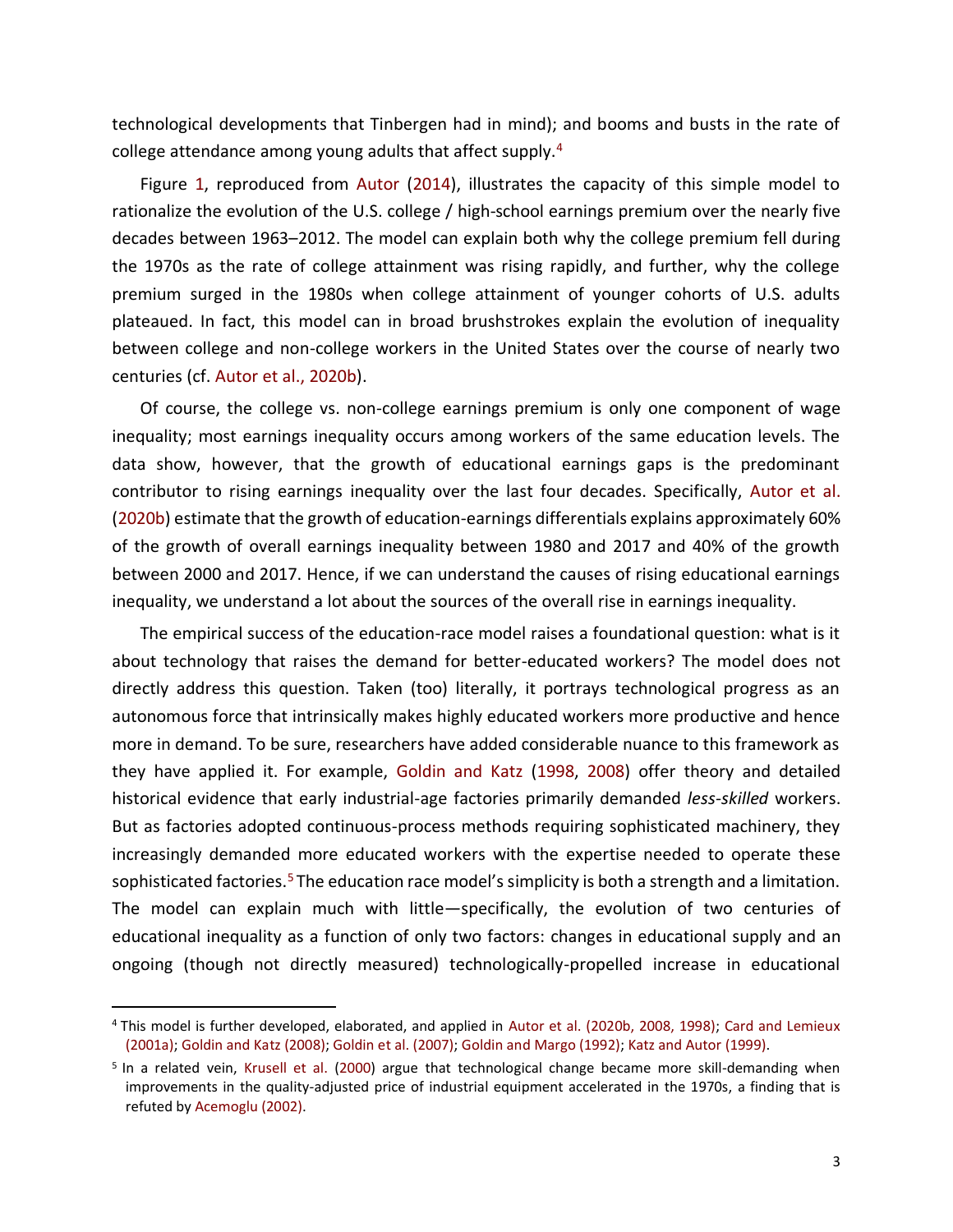demand. The limitation is that the model lacks an underlying notion of *why* technology affects skill demand. Specifying this notion is left to successor models that build on Tinbergen's foundation.



## **Figure 1: The supply of college graduates and the U.S. college/high school premium, 1963–2012**

Source: Autor (2014).

*Note: Figure uses March CPS data for earnings years 1963 to 2012. The series labeled "Measured Gap" is constructed by calculating the mean of the natural logarithm of weekly wages for college graduates and non–college graduates and plotting the (exponentiated) ratio of these means for each year. This calculation holds constant the labor market experience and gender composition within each education group. The series labeled "Predicted by Supply-Demand Model" plots the (exponentiated) predicted values from a regression of the log college/non-college wage gap on a quadratic polynomial in calendar years and the natural log of college/non-college relative supply. See Autor (2014) for details.*

Beyond its simplicity, another feature of the education-race model has proven conceptually appealing but less empirically relevant. Technological change in the education-race model, *as conventionally applied*, affects labor demand only by *raising* (i.e., augmenting) the productivity of specific skill groups (e.g., college or non-college workers). In economic terms, this means that technological change in the simplest education-race model is *factor-augmenting*—it makes at least some workers better at the work that they do. The labor market impacts of factor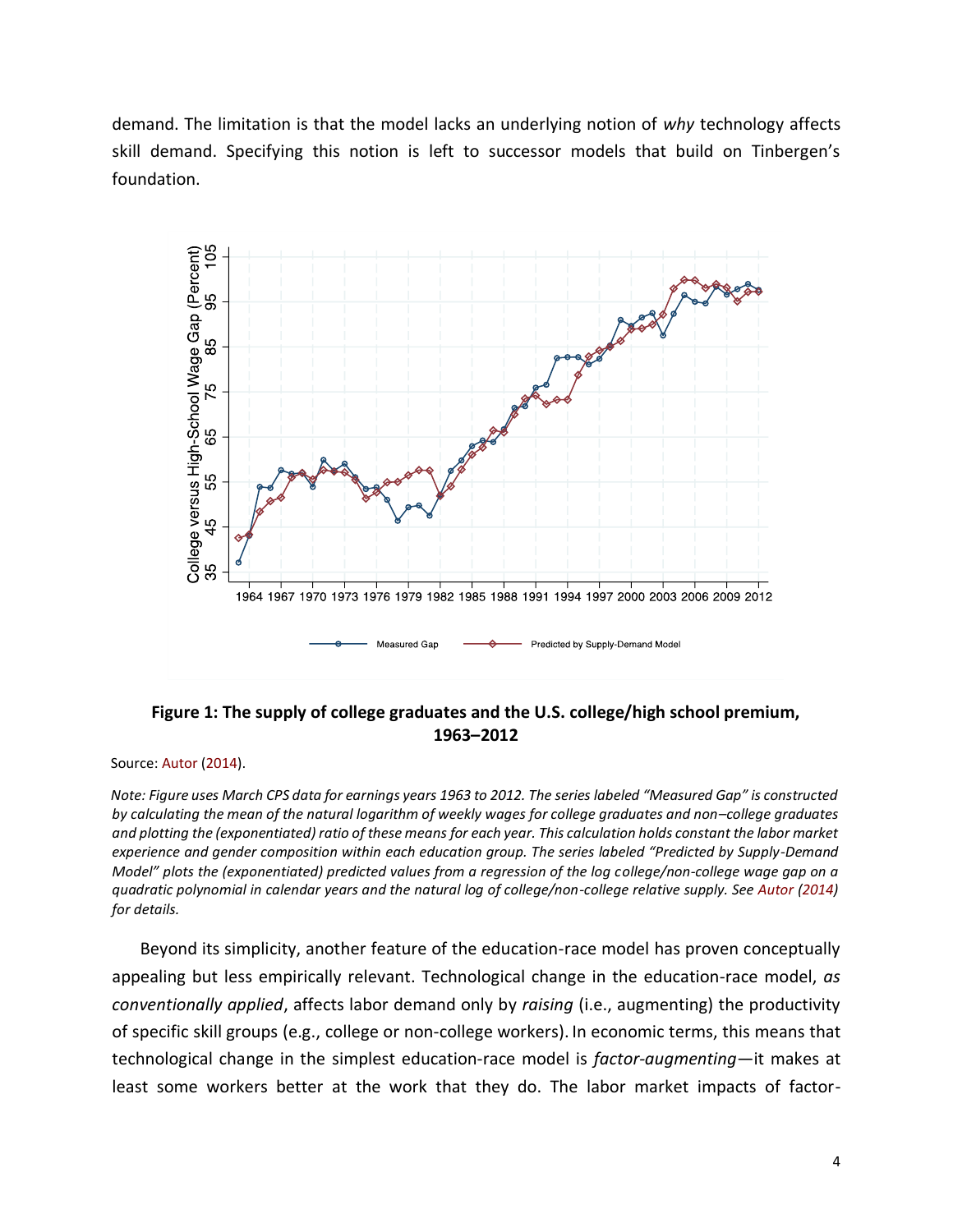augmenting technological change are somewhere between benign and benevolent: benign because no worker is made directly worse off (setting aside envy or other social externalities); and benevolent because, under conventional assumptions, *all* workers benefit from technological progress, at least to some degree.<sup>6</sup> Thus, although technological change can raise inequality in the education-race framework (i.e., when demand surges ahead of supply), it does so by augmenting some workers more than others—which is not a terrible problem to have.

This implication of the model—that technological change at least weakly augments every worker's productivity—is not well supported by the data. Figure 2, reproduced from Autor (2019), depicts the steep rise of earnings inequality by education group. Between 1979 and 2017, the real weekly earnings of full-time, full-year working men with a post-baccalaureate degree rose by 43 percent, and earnings for men with a 4-year degree but no graduate study rose by 12 percent. Conversely, real earnings *fell* substantially among men without a four-year degree: by 10 percent among men with some-college; by 21 percent among men with exactly a high school diploma; and by 25 percent among men without a high school diploma. (Real earnings rose among women of all educational levels, though the increases were very modest among the least educated women.) *If* the supply of non-college men and women had increased steeply in this period, these earnings declines could be consistent with the education-race model. But in reality, the share of working-age adults possessing less than a four-year degree dropped sharply.<sup>7</sup> All else equal, this should have raised the relative wage of non-college workers, yet the opposite occurred.

Though not the standard approach, it is entirely possible to generalize the education-race model so that technological change can either augment or replace factors. Specifically, one can introduce factor-replacing technological change that reduces the real wages of non-college workers by reallocating tasks from non-college to college workers (or vice versa). The task polarization model, outlined below, provides a foundation for understanding when and why such task reallocation might occur.

<sup>6</sup> Formally, all workers necessarily benefit so long as capital is elastically supplied and college and non-college workers are (at least) weakly substitutable for one another, meaning that when a skill group becomes more productive (e.g., due to technological augmentation), employers demand more of that group. Considerable evidence supports the assumption that college and non-college workers are substitutable in this sense. (Katz and Autor, 1999).

 $<sup>7</sup>$  The share of labor hours supplied by workers with high school or lower education fell from more than 75 percent</sup> in 1963 to less than 40 percent in 2017. Conversely, the share of labor hours supplied by workers with a bachelor's or post-college degree rose from less than 15 percent to more than 35 percent (Autor, 2019)).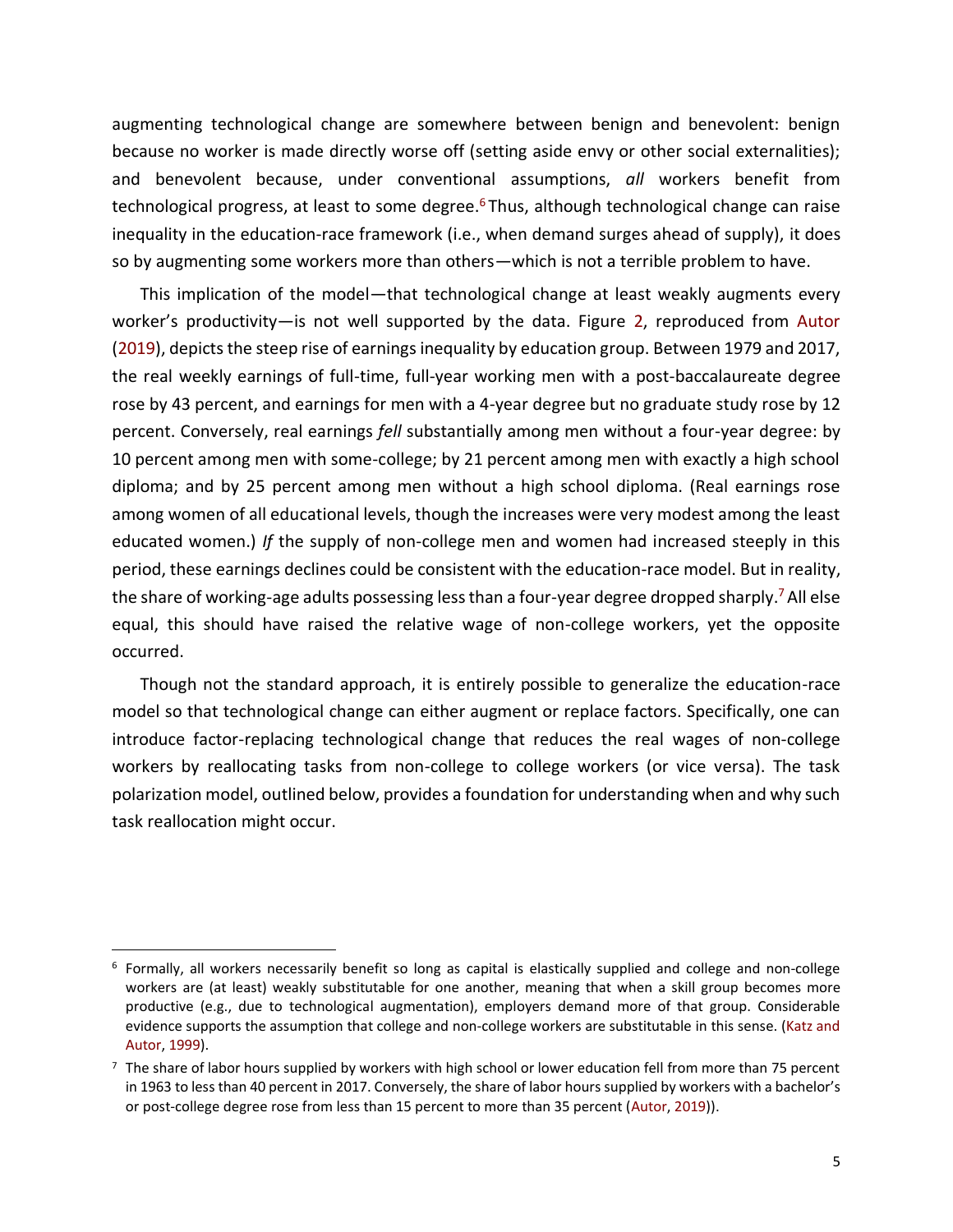



#### *Source: Autor (2019).*

*Note: Figure uses March Current Population Survey Annual Social and Economic Supplement data for earnings years 1963 to 2017. Series correspond to percentage point changes since 1963 in (composition-adjusted) exponentiated mean real (constant \$2019) log wages for each group, using data on full-time, full-year workers ages 16 to 64. Data are sorted into sex-education-experience groups of two sexes, five education categories (high school dropout, high school graduate, some college, college graduate, and post-college degree), and four potential experience categories (0–9, 10–19, 20–29, and 30–39 years). Educational categories are harmonized following the procedures in Autor et al. (2008). Log weekly wages of full-time, full-year workers are regressed in each year separately by sex on dummy variables for four education categories, a quartic in experience, three region dummies, black and other race dummies, and interactions of the experience quartic with three broad education categories (high school graduate, some college, and college plus). The (composition-adjusted) mean log wage for each of the 40 groups in a given year is the predicted*  log wage from these regressions evaluated for whites, living in the mean geographic region, at the relevant *experience level (5, 15, 25, or 35 years depending on the experience group). Mean log wages for broader groups in each year represent weighted averages of the relevant (composition-adjusted) cell means using a fixed set of weights, equal to the mean share of total hours worked by each group over 1963–2005. All earnings numbers are deflated by the chain-weighted (implicit) Personal Consumption Expenditure price deflator and exponentiated for plotting purposes. Earnings of less than 67 per week in 1982 dollars are dropped. Allocated earnings observations are excluded in earnings years 1967 forward using either family earnings allocation flags (1967–1974) or individual earnings allocation flags (1975 earnings year forward).*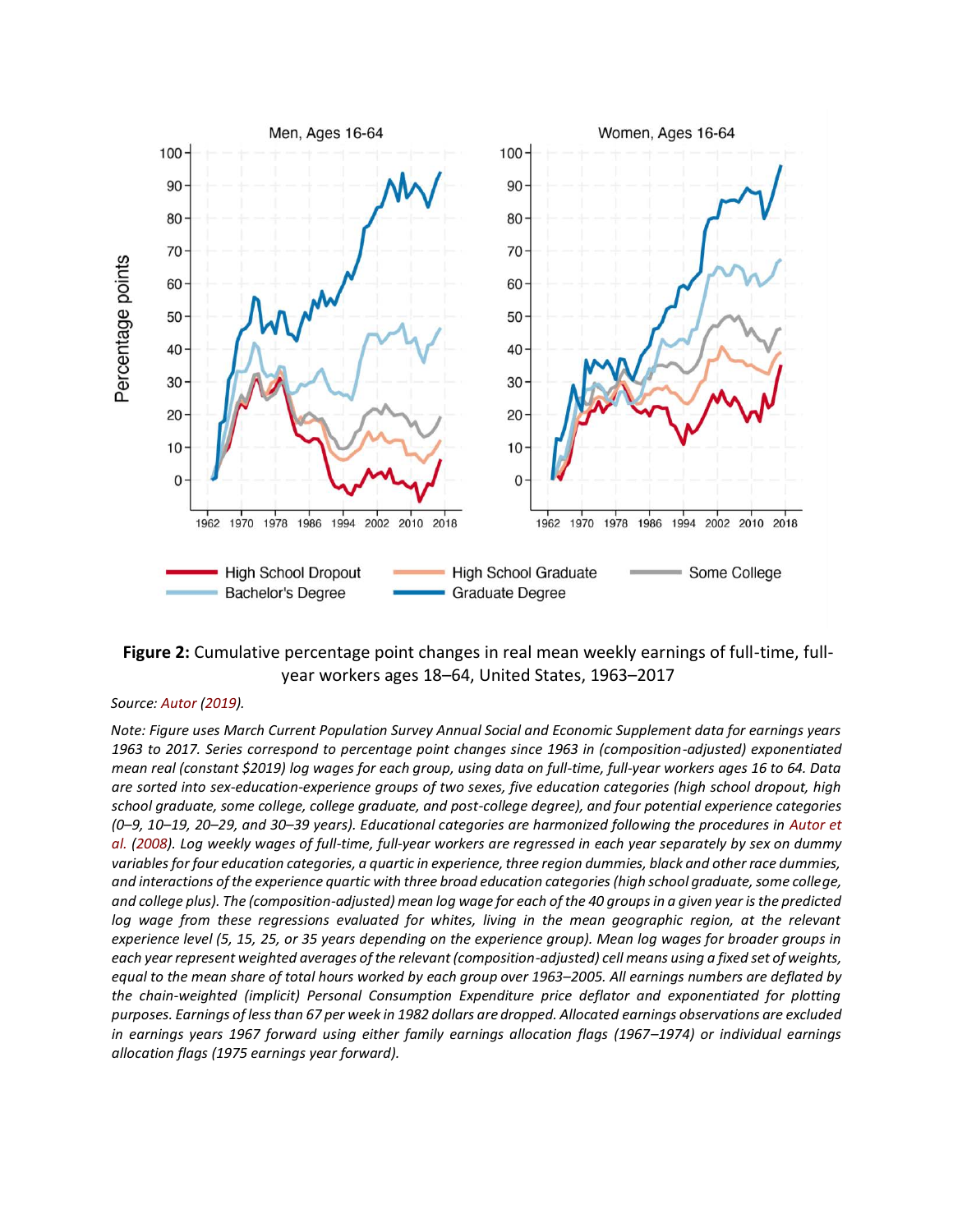In short, while the rising wages of college-educated workers in the face of rising relative supply is consistent with the education-race model—corresponding to a case in which technology pushes demand outward faster than supply is rising—the substantial, sustained fall in the real earnings of non-college workers is less consistent with this model. Other factors aside from technology may be at play, of course, such as declining unionization, falling real minimum wages, or accelerating globalization. Nevertheless, I will argue below that technological change is at least partly responsible, but not in a form that is easily captured in the canonical education-race model.

# **2 The Task-Polarization Model**

Building on this conceptual foundation, a subsequent literature takes up a central question that the education-race model leaves unanswered: *why* do recent waves of technology appear to complement more-educated workers (Acemoglu and Autor, 2011; Autor et al., 2003)? In answering this question, this research helps to explain why the real earnings of some skill groups have fallen, even while technological change has augmented the productivity and earnings of other skill groups. In short, this framework offers a more nuanced but less benign view on the effects of technological change on earnings levels, inequality, and the value of skills.

The starting point of the task-polarization model ('task model') is to conceptualize the process of accomplishing a job as performing a series of tasks. For example, the tasks that go into writing a research paper might include managing a research team, collecting data, developing and testing hypotheses, performing calculations, crafting a report, proofreading that report, and distributing it to recipients. The second step is to ask which tasks will be carried out by machines and which by workers. In the pre-digital era, most research and writing tasks would have been accomplished more or less manually with human labor plus books, calculators, typewriters, and postal mail. Human expertise would also be heavily applied to leading and managing teams, interpreting data, forming and testing hypotheses, and writing the report.

Computerization changes this picture by reallocating many of these tasks from human tasks to machine tasks—for example, collecting (machine-readable) data, performing calculations, proofreading, and distributing the report. Notice that in this new division of labor, computers accomplish a distinctive subset of tasks, those involving routine codifiable activities that can be fully described by a set of rules and procedures, encoded in software, and carried out by nonsentient machines. Tasks such as data gathering (from machine-readable sources), calculation, and certain types of error-checking are well-suited for computerization because they follow deterministic scripts. Conversely, it has proved far more challenging to program computers to lead teams, develop and test novel hypotheses, draw robust conclusions, and write compelling reports conveying the findings (though this is changing, more on this below). The simple reason is that these tasks are not well described by a tightly specified scripts that machines can faithfully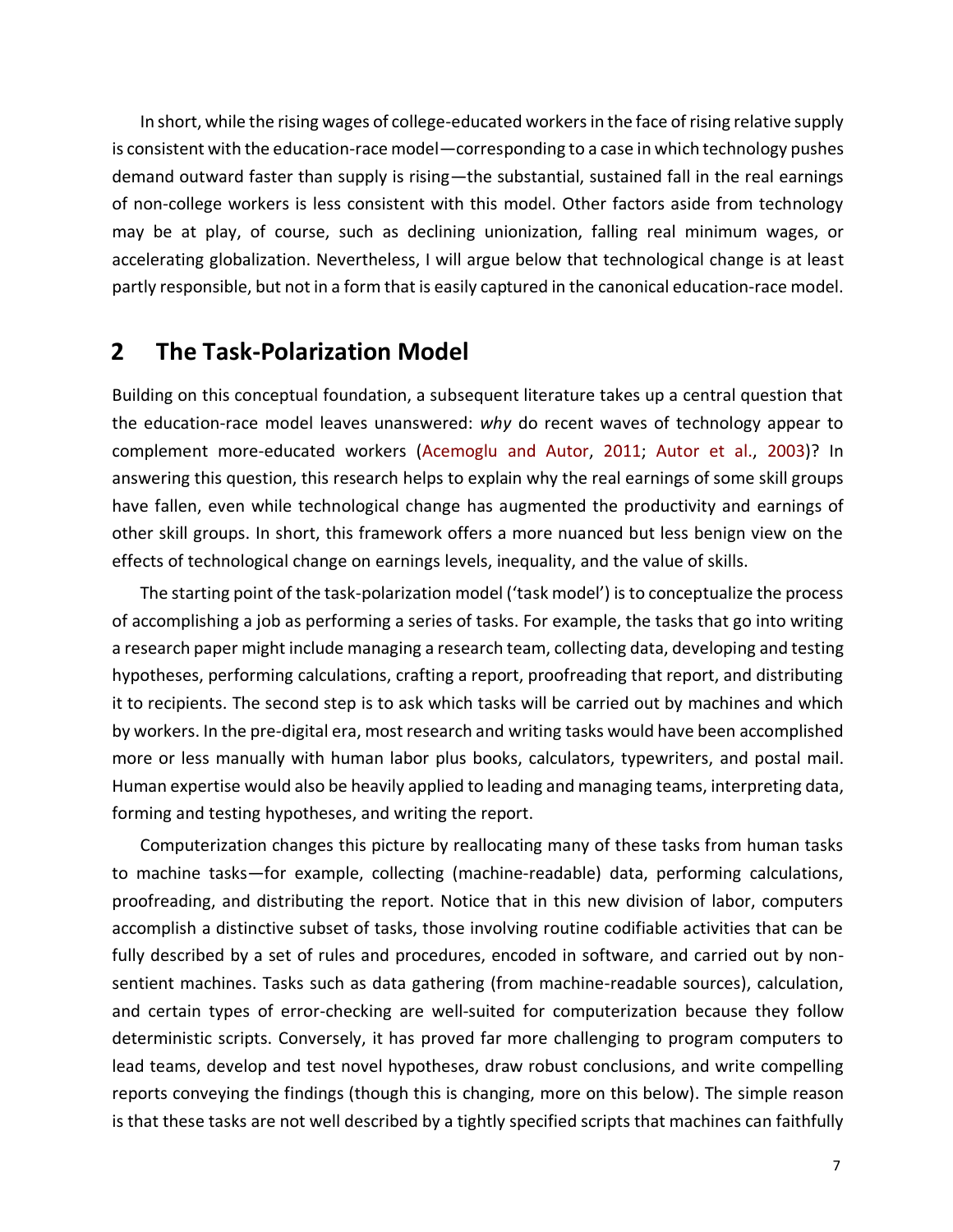execute to achieve successful results—at least, not without substantial reliance on human expertise and judgment. Accordingly, such 'non-routine' tasks have primarily been performed by workers rather than machines—until recently (more below). Paired with computers, workers can focus their efforts primarily on the tasks that machines cannot accomplish, which opens the possibility for faster work, better work, or both.

This simple framing offers two refinements relative to the education-race model. First, it embraces the reality that automation directly *replaces* human labor in accomplishing a subset of tasks—something that does not happen in the canonical education-race model. An immediate implication is that workers whose most valuable skills are collecting data, performing calculations, proofreading documents, etc. are potentially made worse off because computers directly substitute for their skills. Concretely, because the real cost of symbolic processing (i.e., what computers do) has been falling by double-digits annually for decades (Nordhaus, 2007), what workers can now earn by carrying out these once well-remunerated but now fully automated information processing tasks is essentially zero.<sup>8</sup>.

A second strength of the task framework is that it offers a plausible explanation for *why* computerization seems to complement more educated workers. Observe that in the paperwriting example above, many of the tasks that are *not* computerized would be considered highskill tasks: leading a team, forming a hypothesis, crafting a paper, etc. These "non-routine cognitive" abstract-reasoning (expert judgment, creativity) and interpersonal (leadership, management) tasks have proven hard to automate because, simply put, we don't know "the rules." As the philosopher Michael Polanyi observed, "We know more than we can tell" (Polanyi and Sen, 1966), meaning that there are many things that we regularly accomplish—riding a bicycle, making a compelling argument, recognizing a current friend's face in their baby photograph—that we understand tacitly but not explicitly how to do. People can achieve mastery through tacit knowledge because they learn by doing. A child doesn't need to read up on the physics of gyroscopes to learn how to ride a bicycle—simple trial and error will do it. For a computer program to successfully accomplish a task, however, the computer programmer must usually specify *all* the relevant steps, branches, and exceptions in advance. For this reason, "non-routine" abstract-reasoning and interpersonal communication tasks have remained largely out of reach for machines (again, until recently).

The argument goes one step further: not only are abstract-reasoning and communication tasks not substituted by computers, they are generally *complemented*. The productivity and

<sup>&</sup>lt;sup>8</sup> Concretely, there is no positive price at which an employer would hire someone to add columns of numbers, route telephone calls between exchanges, or look up the current trading price of a group of stocks—yet, these tasks used to comprise many full-time jobs (see Feigenbaum and Gross (2020) on the elimination of telephone operators by mechanical and then digital switching).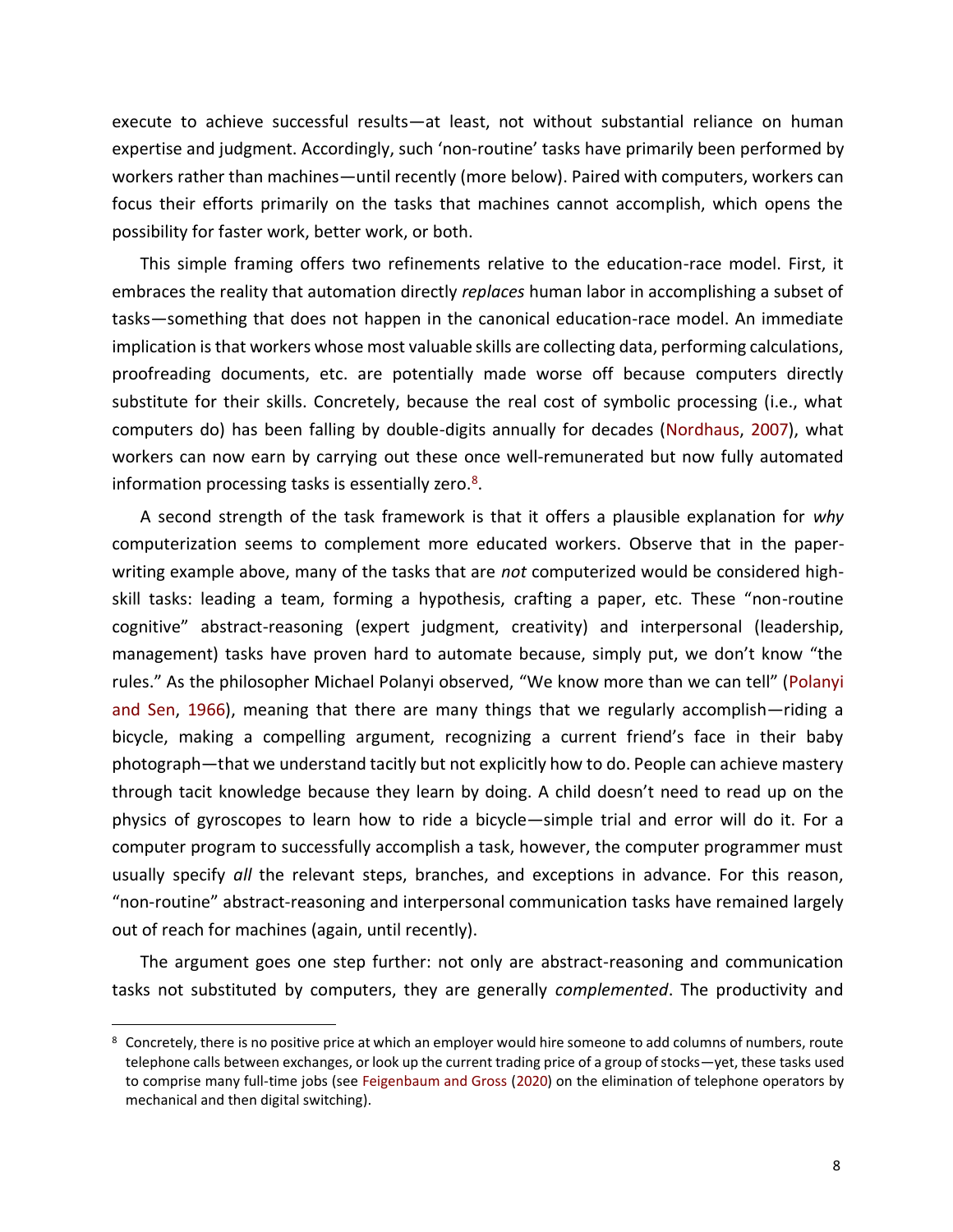earnings power of workers who specialize in abstract reasoning, expert judgment, and interpersonal interactions and leadership rises as the inputs into their work—information access, analysis, and communication—becomes less expensive and more productive. Thus, computerization increases the productivity of better-educated workers whose jobs rely on information, calculation, problem-solving, and communication, e.g., doctors, architects, researchers, and stock analysts. But this is a double-edged sword: computerization increases the productivity of highly educated workers by displacing the tasks of the middle-skill workers who in many cases previously provided these information-gathering, organizational, and calculation tasks (e.g., sales workers, office workers, administrative support workers, and assembly line production workers).

However, not all tasks that are hard to automate would be classified as high-skill tasks. Tasks such as waiting tables, cleaning rooms, picking and boxing items, or assisting elderly people to perform acts of daily living, require dexterity, sightedness, simple communications, and common sense, all of which draw on substantial reservoirs of tacit knowledge.<sup>9</sup> Such tasks are commonly found in personal services jobs, e.g., food service, cleaning, security, entertainment, recreation, and personal care. Computerization has generally not substituted for workers in performing such jobs. But neither has it strongly complemented them. Rather, it leaves this work largely untouched, neither automating the central tasks of this job nor augmenting the workers doing it. Moreover, because a large fraction of adults can, with modest training, perform the core tasks of many non-routine manual jobs, such jobs will generally not pay high wages even when demand is rising, except when the labor market is very tight (as is presently the case).

There is now a vast literature testing the task framework empirically, extending it theoretically, and of course, critiquing it vigorously (Acemoglu and Autor, 2011; Acemoglu and Restrepo, 2021; Autor and Dorn, 2013; Autor et al., 2006; Deming, 2017; Goos and Manning, 2007; Goos et al., 2009, 2014; Gregory et al., 2021; Harrigan et al., 2021; Levy and Murnane, 2004; and Michaels et al., 2014). A central implication of this framework, one that receives ample empirical support, is that across firms, industries, and countries, computerization spurs a 'polarization' of job growth into traditionally high-wage and traditionally low-wage occupations at the expense of the middle tier. We see this clearly in the U.S. data: at the high end of the labor market, a growing cadre of high-education, high-wage occupations offer strong career prospects, rising lifetime earnings, and significant employment security. At the other end, low-education, low-wage occupations, often in personal services, provide little economic security and limited career earnings growth. Traditional middle-tier jobs in production, operative, clerical and administrative support, and sales are in decline. Figure 3, reproduced from Autor (2019),

<sup>&</sup>lt;sup>9</sup> A hotel employee cleaning a guest room must determine which items are personal and which are trash. A soda can found on the floor is likely trash; a similarly situated perfume bottle likely fell there by accident.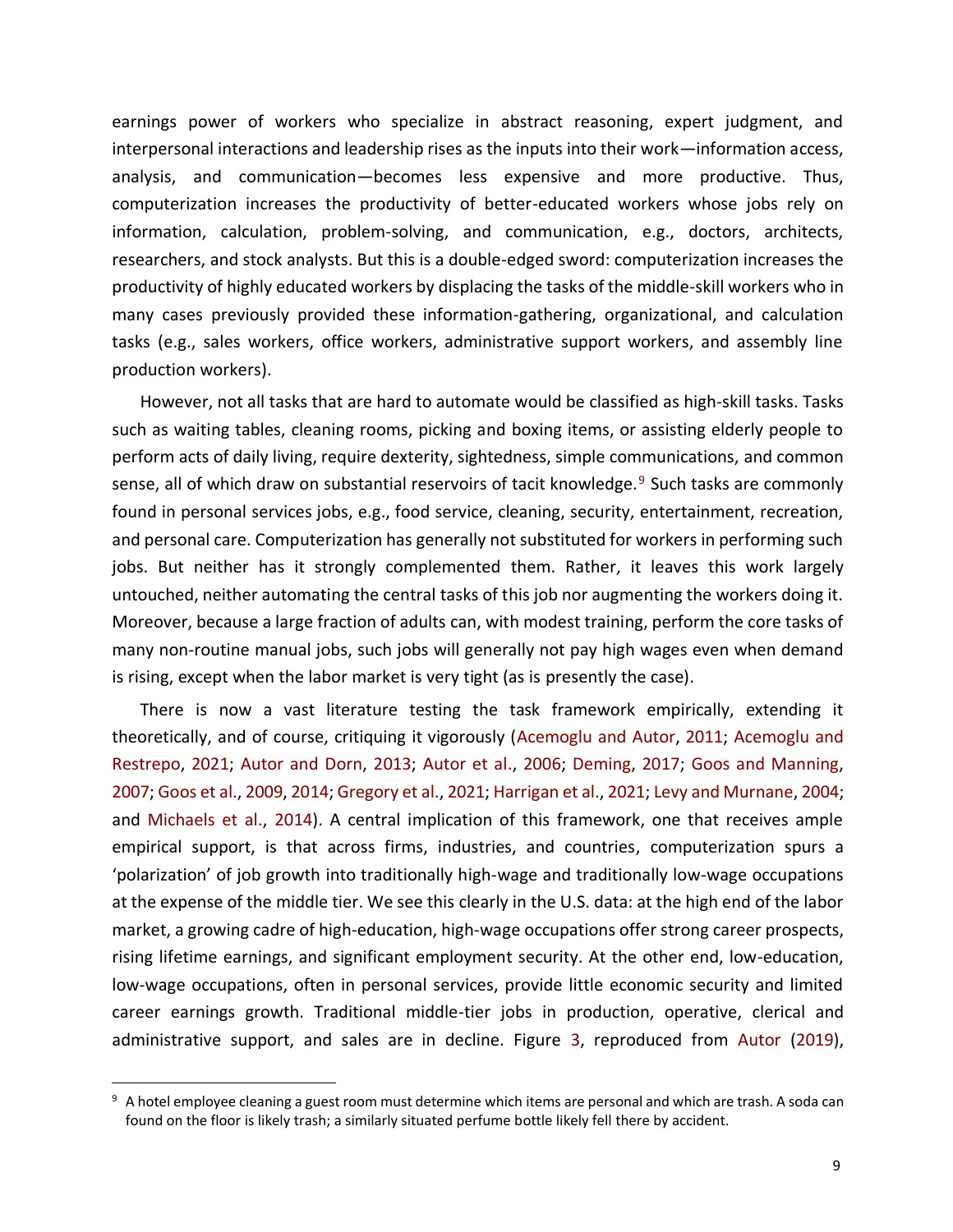documents this pattern for the United States. Figure 4 shows an analogous pattern in European data over a shorter time period (Goos et al., 2014).<sup>10</sup>



## **Figure 3:** Percent changes in occupational employment shares among working-age adults, United States, 1970–2016

### Source: Autor (2019)

*Note: Data source is as in Figure 2. Sample consists of all persons aged 16 to 64 who reported having worked at least one week in the earnings years, excluding those in the military. For each individual, hours worked are the product of usual hours worked per week and the number of weeks worked last year. Individual hours worked are aggregated using CPS sampling weights. Occupational classifications are harmonized following Dorn (2009), and updated through 2017.*

<sup>&</sup>lt;sup>10</sup> Polarization does not, however, describe the experience of developing countries, where the skill levels associated with different tasks are quite different and computerization is less pervasive and still relatively expensive in comparison with human labor (Maloney and Molina, 2016).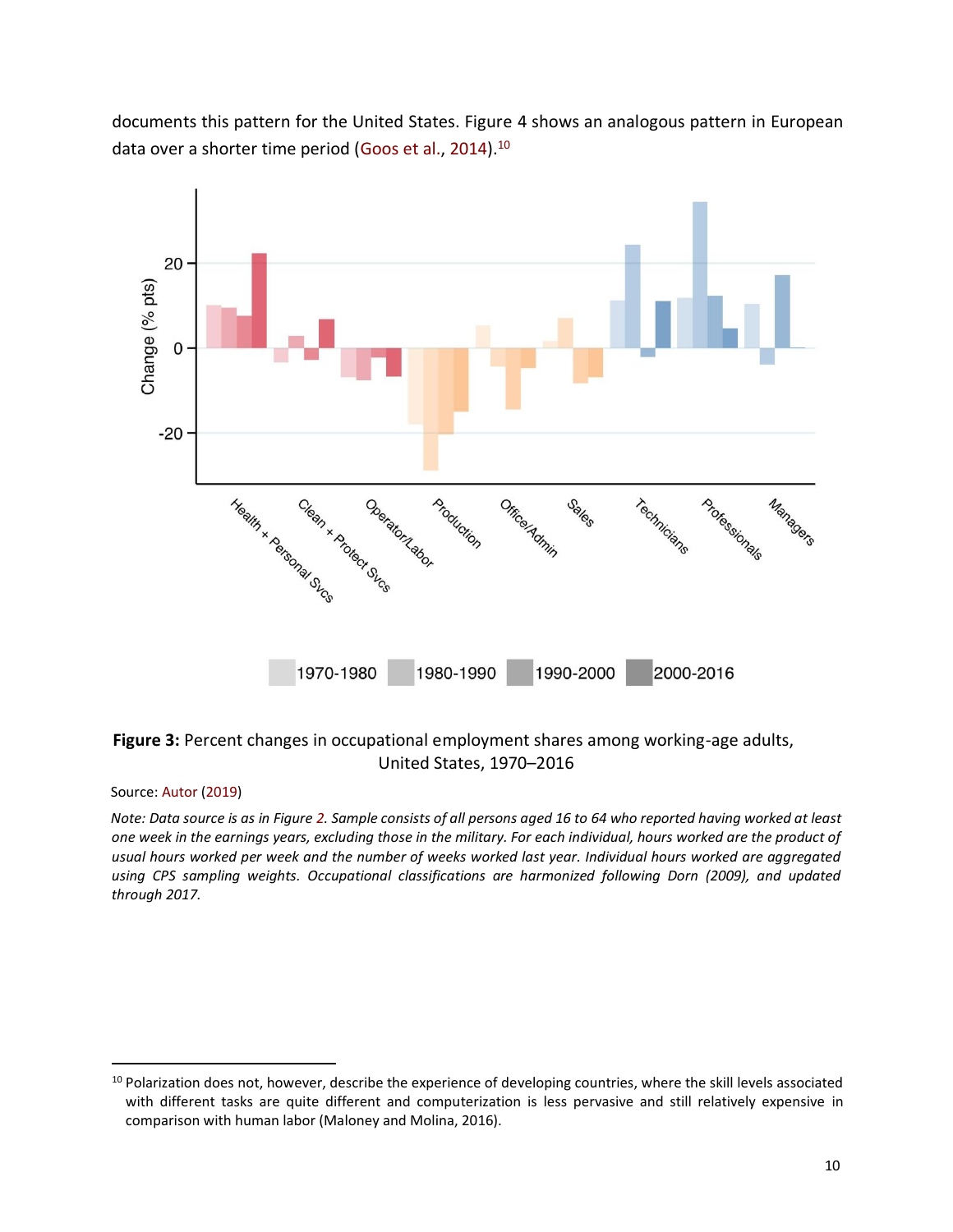

**Figure 4:** Change in occupational employment shares in European Union Countries, 1993–2010

Source: Goos et al. (2014).

The evidence on occupational change is clear. The implications of the task framework for wages are, however, more nuanced. For highly educated workers, those performing non-routine analytic and interpersonal tasks, the task framework unambiguously predicts higher earnings. By the same logic, one might surmise that wages in middle-skill routine-task-intensive occupations should fall while wages in lower-skill service occupations should remain unaffected. This can occur, but the prediction is ambiguous. The reason why is that when wages in middle-skill occupations fall, workers who would otherwise do those jobs will tend to enter previously lowerpaid service occupations, thus placing downward pressure on wages in those occupations as well.<sup>11</sup> Thus, while the task model unambiguously predicts the U-shaped pattern of occupational growth seen in Figures 3 and 4, it is formally ambiguous as to whether this also leads to a Ushaped pattern of wage growth (Autor and Dorn, 2013; Böhm, 2020; Böhm et al., 2019).

<sup>&</sup>lt;sup>11</sup> Some workers will also transition into higher-paid occupations. However, degree and credential requirements for these occupations (e.g., law degree, medical degree, engineering certification) will constrain rapid entry.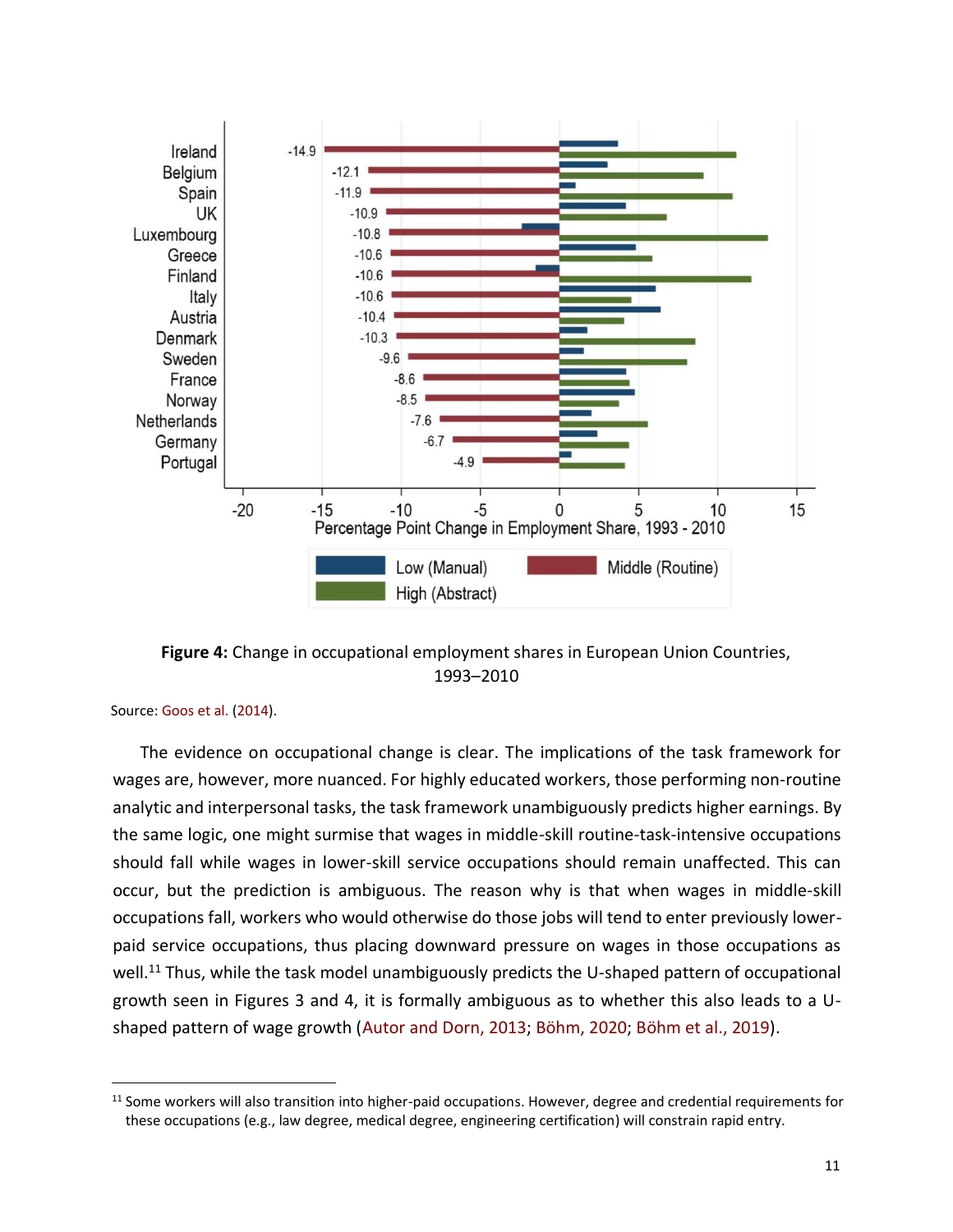

**Figure 5:** Exposure to task displacement and changes in real wages by demographic group, United States, 1980–2016 and 1950–1980

Source: Acemoglu and Restrepo (2021).

*Note: Each marker corresponds to one of 500 demographic groups, defined by gender, age, education, race, and native/immigrant status. Marker sizes indicate the share of hours worked by each group and different colors indicate education levels.*

Recent work by Acemoglu and Restrepo (2021) makes progress on this empirical challenge by taking a fresh approach to measuring wage impacts.<sup>12</sup> Rather than studying wage changes in the occupations that workers do *at present*, they instead study the exposure of different demographic groups to displacement of routine tasks according to the industries and occupations in which these groups worked in 1980, before polarization got underway. The simple idea is that if workers of given education, age, gender, and race/ethnicity tended to work in routine-task-intensive jobs in 1980 (e.g., production occupations, clerical occupations), and the industries that employ them apply computers to automate those tasks, then the onset and evolution of widespread computerization over the ensuing decades would be expected to place downward pressure on their earnings. Evidence for this mechanism is seen in Figure 5, which reports a striking downward sloping relationship between exposure to routine task replacement in 1980 and changes in wages by demographic group between 1980 and 2016 (panel A). Equally striking is that this downwardsloping relationship is *not* present in the three prior decades, as shown in Panel B. This adds to the case that the negative relationship in Panel A reflects the adverse effect of routine-task displacement on the earnings of workers who, in earlier decades, tended to specialize in routinetask-intensive jobs.

 $12$  Kogan et al. (2021) develop an alternative approach to assessing wage impacts by exploiting panel data on the evolution of earnings among individual workers whose occupations are exposed to automation technologies.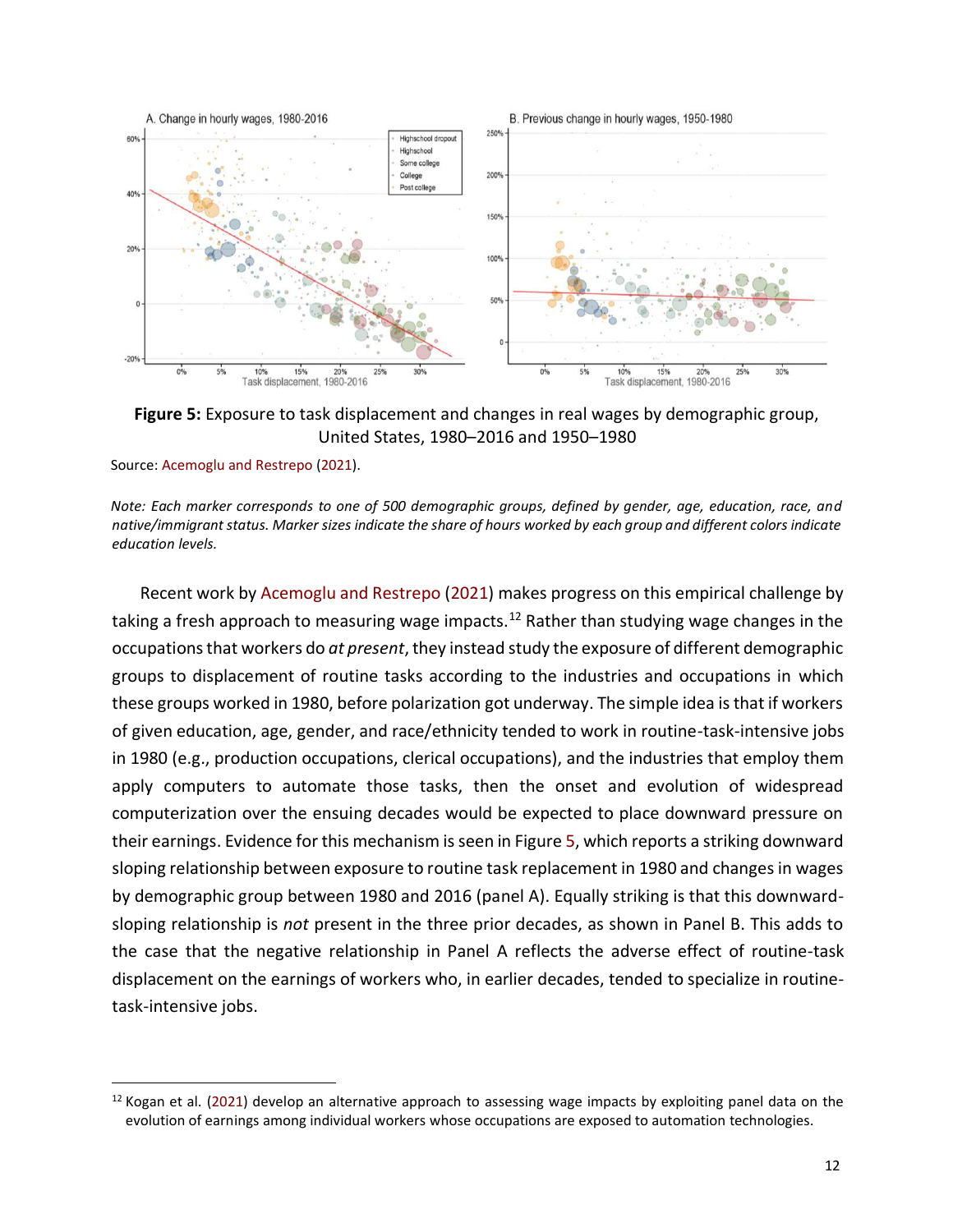Notice, however, that this evidence does not imply that *most* workers are harmed by computerization. For example, in panel A of Figure 5, only a subset of workers—those most exposed to task displacement—appear to have lost ground (in real earnings terms) between 1980 and 2016. This subset is almost entirely made up of workers with high school or lower education, consistent with the evidence in Figure 2 that real wages of non-college workers have stagnated or fallen over the last four decades.<sup>13</sup> For the majority of workers, however, real earnings growth was positive in these decades, reflecting in part the productivity gains emanating from computerization (though many other factors are at play).

The task model thus underscores that technological change, like most economic transformations, creates both winners and losers. Akin to the education-race model, the task model also implies that computerization has contributed to rising inequality. Unlike the education-race framework, however, the task framework further implies that a substantial component of this effect stems from the adverse impacts of technological change on the earnings of less-educated workers rather than (exclusively) the positive effect of factor-augmentation on the earnings of high-skill workers. How large is that contribution? Acemoglu and Restrepo (2021) estimate that 50% to 70% of the increase in earnings inequality between education, sex, race, and age groups during 1980 through 2016—and the entirety of the fall in real wages of men without high school—are due to the adverse effects of automation on worker groups that were initially more specialized in routine task-intensive work.

# **3 New Work and Task Reinstatement**

An important limitation of the task framework in its basic form is that it conceptualizes the set of tasks as static—meaning that none are added or subtracted, it's only their allocation between workers and machines that shifts as technology and education evolve. This is a convenient fiction, but it has significant downsides. First, casual empiricism suggests that work is continually evolving, with demands for new skills and expertise that were previously unimagined (e.g., drone pilots, artificial intelligence programmers, vegan chefs, and executive coaches). Second, if the set of tasks were truly static, then it seems likely that advancing automation would inexorably crowd humans into an ever-diminishing subset of tasks, perhaps finally making human labor altogether obsolete, as envisioned by Susskind (2020). While one should not categorically exclude the possibility that this could occur, it does not accurately reflect the last century of technological

 $<sup>13</sup>$  In a similar vein, Autor (2019) shows that the polarization of occupational structure primarily reflects the</sup> movement of non-college workers out of middle-skill occupations and into traditionally low-paid services. Collegeeducated workers remain highly concentrated in professional, technical, and managerial occupations.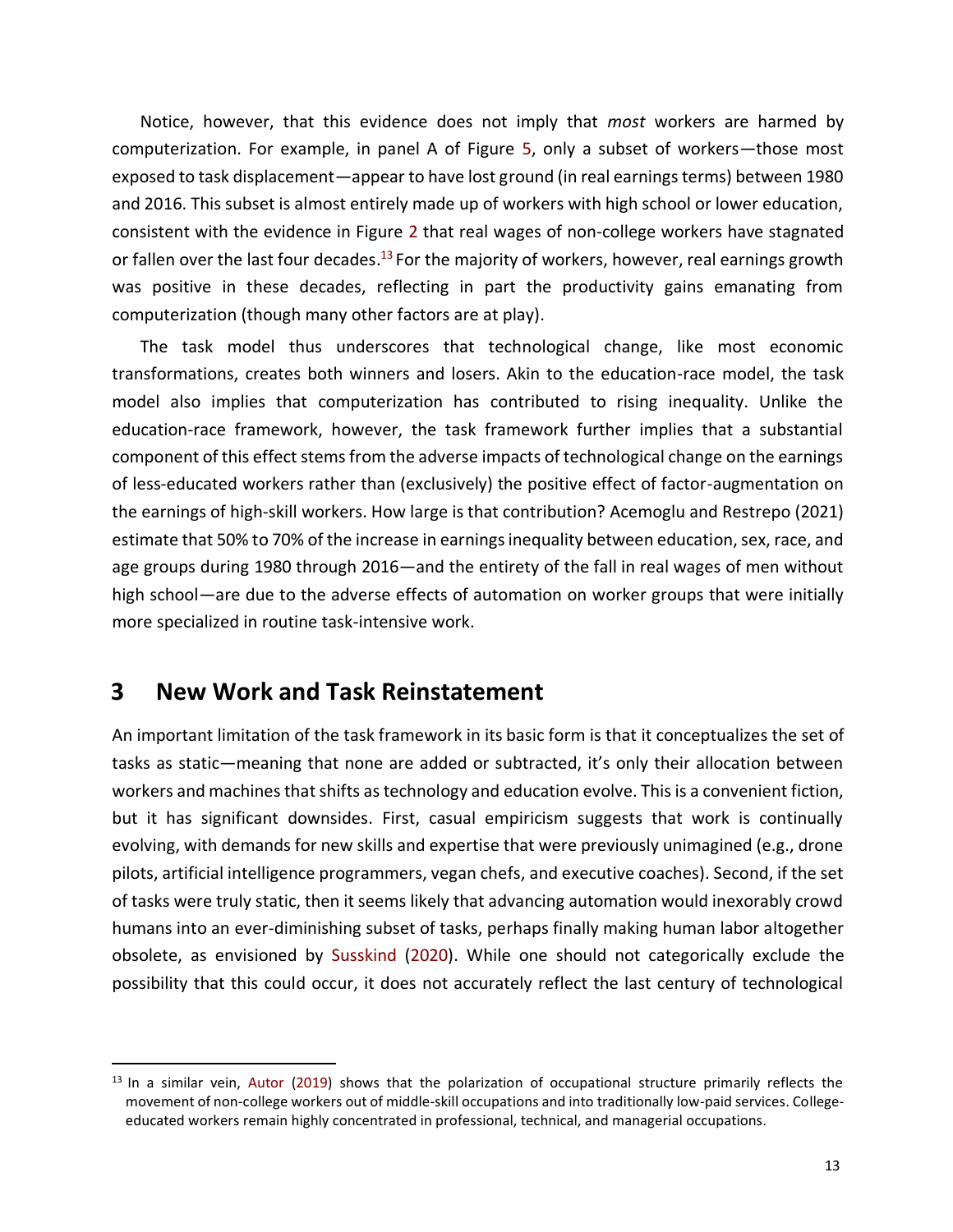change, during which the world of work has grown more complex, varied, and intellectually interesting (Autor, 2015).

An ingenious 2011 paper by Jeffrey Lin brings concrete evidence to these informal observations (Lin, 2011). Using historical Census documents from 1965 through 2000, Lin shows that the Census Bureau regularly captures novel job titles based on the occupational descriptions that survey respondents supply on their Census forms. While many of these novel write-ins are, of course, simply idiosyncratic descriptions or misspellings, the Census Bureau filters out the chaff to identify bona fide new job titles, reported by a significant number of Census respondents. Lin's work makes two contributions: first, it provides representative evidence on the appearance of 'new work'; second, if offers a methodology for systematically capturing new work hiding in plain sight in the Census Bureau's existing data infrastructure.

What precisely is new work? Table 1, drawn from Autor et al. (2021b), list examples of new titles added to the Census Bureau's internal occupational classification manual in each decade between 1940 and 2018.<sup>14</sup> The left-hand column reveals, as intuition would suggest, that many new titles—such as textile chemists (added in 1960) or controllers of remotely piloted vehicles (added in 1980)—involve operating, installing, maintaining, integrating, or selling new technologies. While technology-related new titles are commonplace, just as prevalent are new titles that do *not* relate to a technological innovation but instead reflect changing tastes, incomes, and demographics (right-hand column). For example, beauticians (added in 1950), hypnotherapists (added in 1980), and sommeliers (added in 2000) provide specialized services. Surely, many new 'gig' titles will soon enter this list of titles: on-demand personal driver (Uber and Lyft); warehouse pick worker (Amazon); and on-demand shopper (Instacart), among others.

How does new work relate to the task-polarization framework elaborated above? Building on Lin's observations, Acemoglu and Restrepo (2018b) fuse the notion of new work (more precisely, new tasks) into the canonical task model. In their extended framework, automation displaces workers from existing job tasks as before; but now, new task creation potentially 'reinstates' demand for workers by generating new tasks that require human expertise.<sup>15</sup> Thus, akin to the education-race model, the competing forces of *task automation* and *task displacement* determine the net effect of technological change on labor demand: if automation outpaces reinstatement, labor demand falls; and conversely, if reinstatement outpaces automation, labor demand rises.<sup>16</sup>

 $14$  New titles introduced in a given decade, say 1940, correspond to those captured by the Census Bureau in the preceding decade, i.e., between 1931 and 1940.

<sup>&</sup>lt;sup>15</sup> While in the long run, these tasks may also be automated, it appears plausible that many novel activities are first accomplished and perfected by workers before they are subsequently routinized and automated.

<sup>&</sup>lt;sup>16</sup> This explanation oversimplifies for brevity. The net effect of automation and reinstatement depends not only on the relative speed of these forces but also their impact on aggregate labor demand through the productivity growth channel. Automation can raise labor demand even while displacing worker tasks if the resulting productivity boost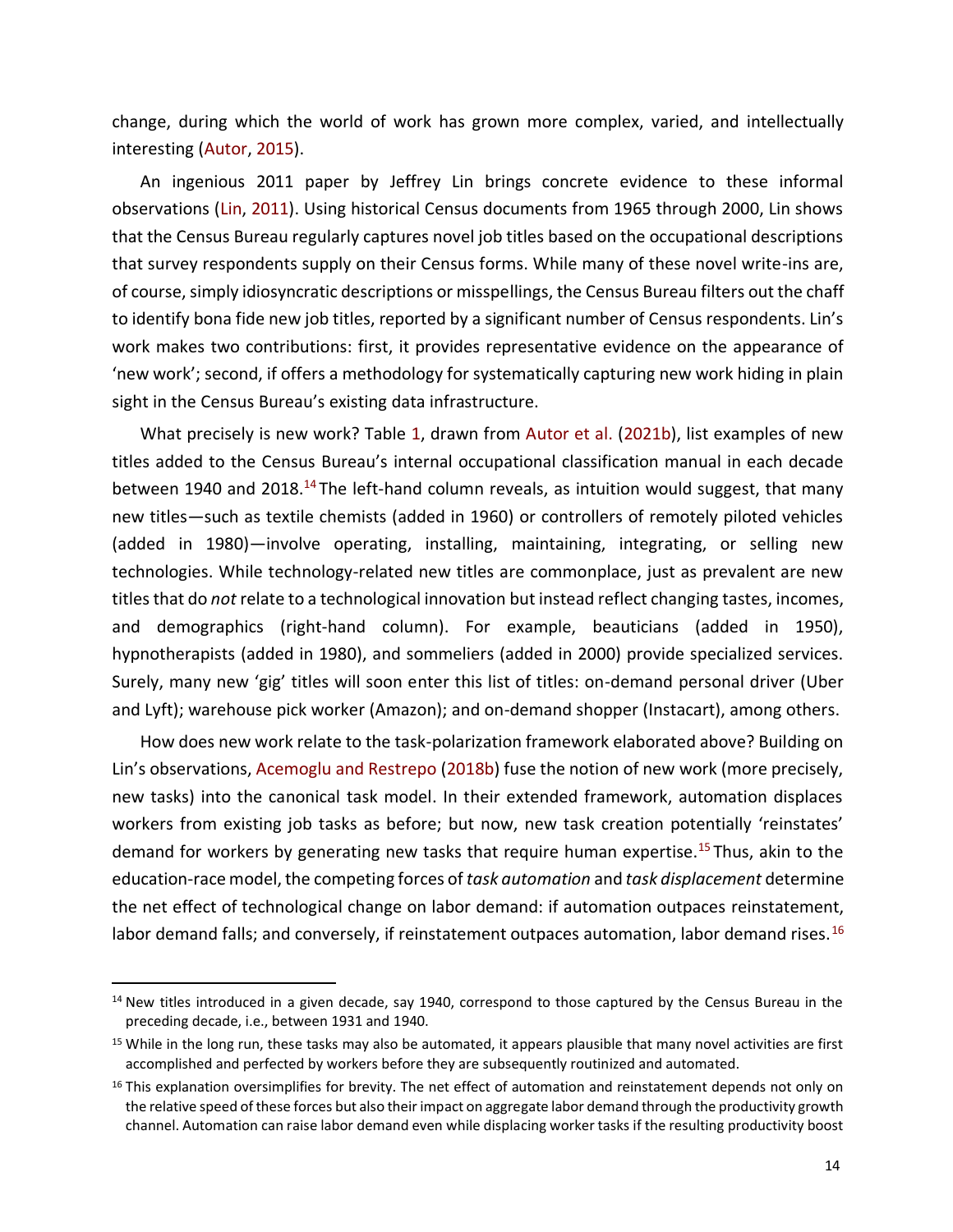| <b>YEAR</b> | <b>EXAMPLE OF TITLES ADDED</b>       |                         |
|-------------|--------------------------------------|-------------------------|
| 1940        | Automatic welding machine operator   | Gambling dealer         |
| 1950        | Airplane designer                    | Beautician              |
| 1960        | Textile chemist                      | Pageants director       |
| 1970        | Engineer computer application        | Mental-health counselor |
| 1980        | Controller, remotely piloted vehicle | Hypnotherapist          |
| 1990        | Certified medical technician         | Conference planner      |
| 2000        | Artificial intelligence specialist   | Chat room host/monitor  |
| 2010        | Wind turbine technician              | Sommelier               |
| 2018        | Pediatric vascular surgeon           | Drama therapist         |

## **Table 1:** Examples of new occupational titles added to the U.S. Census Bureau's Classified Index of Occupations between 1940 and 2018 Source:

#### Autor et al. (2021b).

Of course, knowing that old work is being automated and new work is being created does not tell us which effect dominates in net, which occupations or skill groups are most positively or negatively affected, and what underlying forces guide this process. Evidence is now emerging on these questions, though much more is needed. Employing an indirect measure of task change based on changes in labor's share of income by industry, Acemoglu and Restrepo (2019) conduct a macroeconomic analysis of task displacement and task reinstatement for two long time intervals, 1950–1987 and 1987–2017. Their analysis suggests that these two forces—automation and task reinstatement—were roughly in balance in the first time interval of 1950–1987, but that automation subsequently outpaced task reinstatement in the second time interval of 1987–2017, which is consistent with labor's falling share of national income occurring simultaneously (Autor et al., 2020a; Karabarbounis and Neiman, 2014).<sup>17</sup>

raises demand sufficiently to offset employment losses due to task displacement. Logically, the impacts of automation and reinstatement may differ by skill group, as explored in Acemoglu and Restrepo (2021) and Autor et al. (2021b).

<sup>&</sup>lt;sup>17</sup> Acemoglu and Restrepo (2018b) offer a general theory of new work creation based on changes in the relative price of capital and labor, where declines in the price of labor spur labor-using innovations (and hence task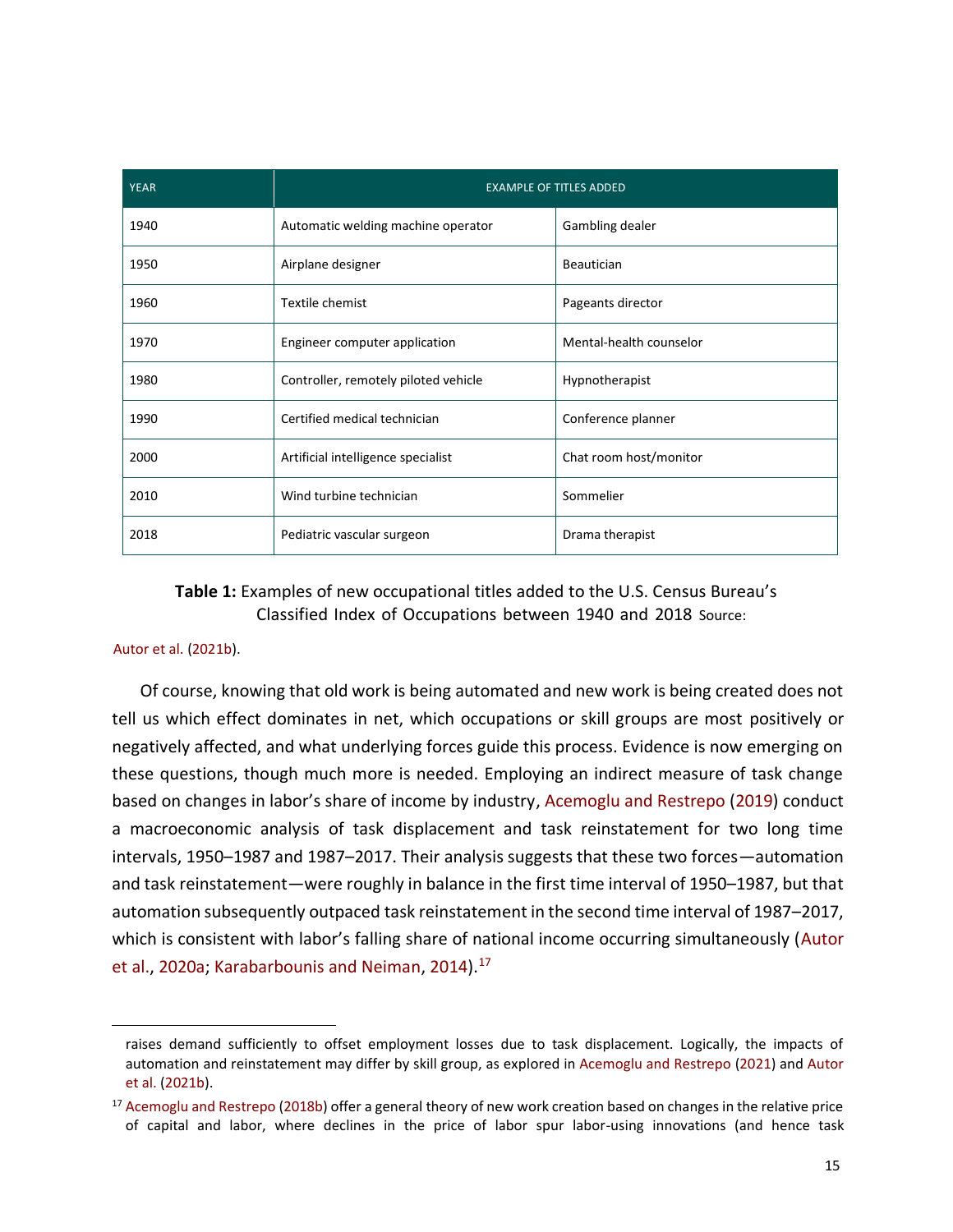To analyze representative evidence over a substantial time horizon, Autor et al. (2021b) build on the approach pioneered by Lin (2011) to analyze data on new work creation in eight decades of U.S. data from 1940 through 2018. These data suggest that new work is quantitatively important. Autor et al. (2021b) estimate that more than 60% of employment in 2018 was found in job titles that did not exist in 1940, as shown in Figure 6. <sup>18</sup> The introduction of new work, however, is *not* uniform across skill groups. Between 1940 and 1980, most new work that employed non-college workers was found in construction, transportation, production, clerical, and sales jobs–which are squarely middle-skill occupations. In the subsequent four decades (1980–2018), however, the locus of new work creation for non-college workers shifted away from these middle-tier occupations and towards traditionally lower-paid personal services. Conversely, new work creation employing college-educated workers became increasingly concentrated in professional, technical, and managerial occupations. In combination, these patterns indicate that new work creation has polarized, mirroring (and in part driving) the aggregate polarization of employment seen in Figure 3.

What explains the shifting locus of new work creation across occupations and skill groups during these decades? Autor et al. (2021b) document three critical forces. One is the introduction of automation innovations. Building on foundational work by Kogan et al. (2021) and Webb (2020), they document that automation innovations erode employment in occupations that are most exposed to them. But not all technological innovations are directed at automation. Using U.S. utility patent data, Autor et al. (2021b) develop a method to distinguish among innovations that *automate* the tasks that workers supply versus those that *augment* the outputs or services that their work generates. For example, the introduction of photocopying would constitute an automation innovation since it replaces the labor inputs of workers who previously duplicated documents using more cumbersome means (e.g., carbon paper). Conversely, the introduction of an electronic workbook for performing calculations (i.e., a spreadsheet) would constitute an augmentation innovation since it enhances the services provided by financial analysts, allowing them to conduct faster and deeper analyses.<sup>19</sup> In contrast to the role of automation technologies, Autor et al. (2021b) document that *augmentation* innovations spur employment growth in the

reinstatement) and, conversely, declines in the price of capital spur capital-using automation innovations (and hence task displacement).

<sup>&</sup>lt;sup>18</sup> Using data from Lin (2011), Acemoglu and Restrepo (2018b) estimate a similar fraction of employment in new work for the shorter time interval of 1980 to 2015.

<sup>&</sup>lt;sup>19</sup> This example also highlights that many innovations contain elements of both automation and augmentation. The spreadsheet was surely an augmentation innovation for analysts, but it might also have been an automation innovation for routine bookkeepers.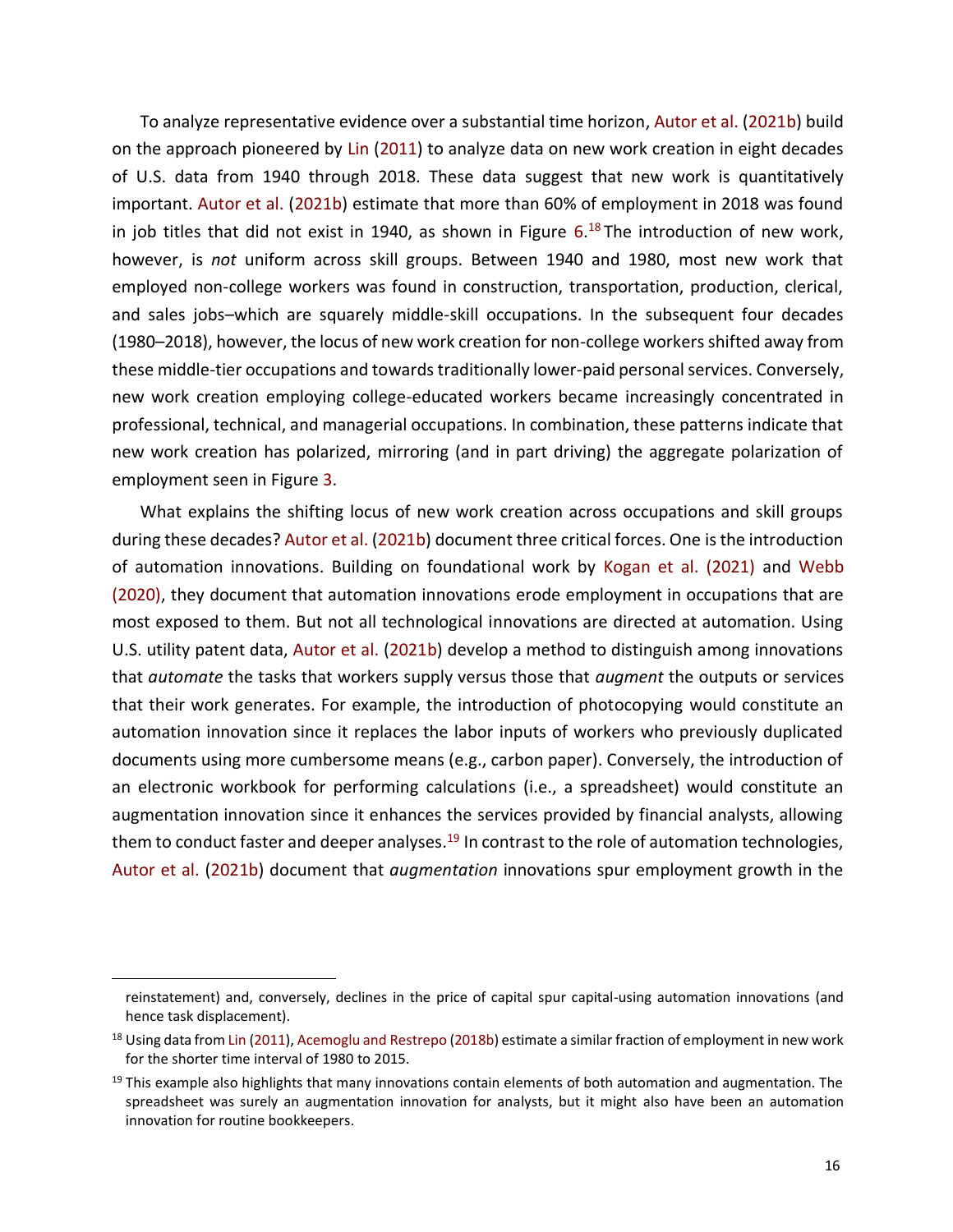occupations most exposed to them. Given that many occupations are simultaneously exposed to both augmentation and automation innovations, this finding is particularly striking.<sup>20</sup>



**Figure 6:** More than 60% of jobs done in the United States in 2018 had not yet been "invented" in 1940

Source: Autor et al. (2022).

*Note: This figure compares the distribution of employment in 1940 and 2018 across all major occupations, distinguishing between employment in new job titles added between 1940 and 2018 versus job titles that were present in 1940.* 

Alongside these two faces of innovation—automation and augmentation—Autor et al. (2021b) analyze a third factor affecting new work creation: demand and supply forces that directly shape when and where new work emerges. When occupations are exposed to adverse demand

<sup>20</sup> Mann and Püttman (2021) find that automation technology has a net *positive* effect on employment in local labor markets, driven by job growth in the service sector. Conversely, Komlos (2016) conjectures that the forces of creative destruction have become more destructive, leading to smaller net contributions to GDP and labor demand.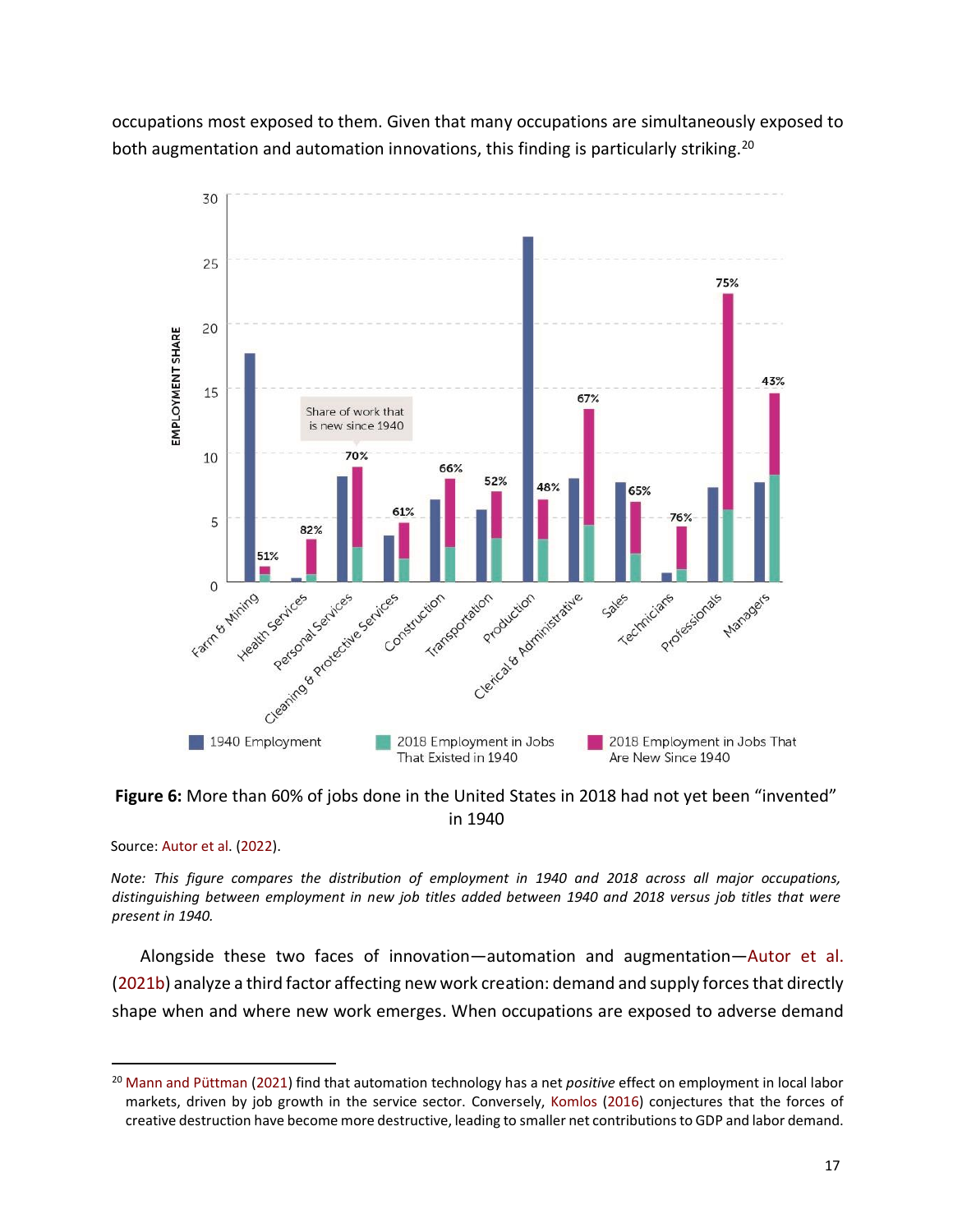shocks, for example, the contraction of manufacturing employment in the United States in the face of the China trade shock of the 1990s and 2000s (Autor et al., 2021a), not only does employment contract but the pace of introduction of new occupational titles slows. Conversely, when demand for an occupation expands, as for example has occurred in many personal care and healthcare occupations in the face of population aging, employment rises *and* the pace of new work introduction accelerates.

While much remains to be understood about the potential of new work creation to temper the task-eroding consequences of automation, it is clear that new work plays a critical role in shaping and tempering the long-run consequences of technological change for labor demand.

# **4 The Present Era of Artificial Intelligence Uncertainty**

The task framework outlined above is well-suited to understanding the economic consequences of the last four decades of advancing digital computing. But how well does it fit the current era of Artificial Intelligence (AI)? Does AI fundamentally change the relationship between technological change, labor demand, and inequality—and if so, how do we characterize these changes analytically? The task framework provides a natural starting point both for considering what AI may do, and for understanding how AI differs from the technologies that preceded it.

The task framework encompasses two conceptual pieces. One is the notion of 'tasks' as units of work that can be accomplished by workers, machines, or potentially by service providers in other countries (see Grossman and Rossi-Hansberg (2008)). The second is a specific characterization of what tasks computers can accomplish—in particular, routine tasks in the terminology of Autor et al. (2003). What makes a task routine is that it follows an *explicit*, fully specified set of rules and procedures. Tasks fitting this description can in many cases be codified in computer software and executed by machines. Conversely, tasks that rely on what Polanyi and Sen (1966) called 'tacit' knowledge (e.g., riding a bicycle, telling a clever joke) have historically been challenging to program because the explicit steps for accomplishing these tasks are often not formally known.

Artificial intelligence overturns the second piece of the task framework—specifically, the stipulation that computers can accomplish only explicitly understood (i.e., 'routine') tasks. AI tools surmount this longstanding constraint because they can be used to infer tacit relationships that are not fully specified by underlying software. For example, it is extraordinarily challenging to explicitly define what makes a chair a chair: must it have legs, and if so, how many; must it have a back; what range of heights is acceptable; must it be comfortable; and what makes a chair comfortable, anyway? Writing the rules for this problem is maddening. If written too narrowly, they will exclude stools and rocking chairs. If written too broadly, they will include tables and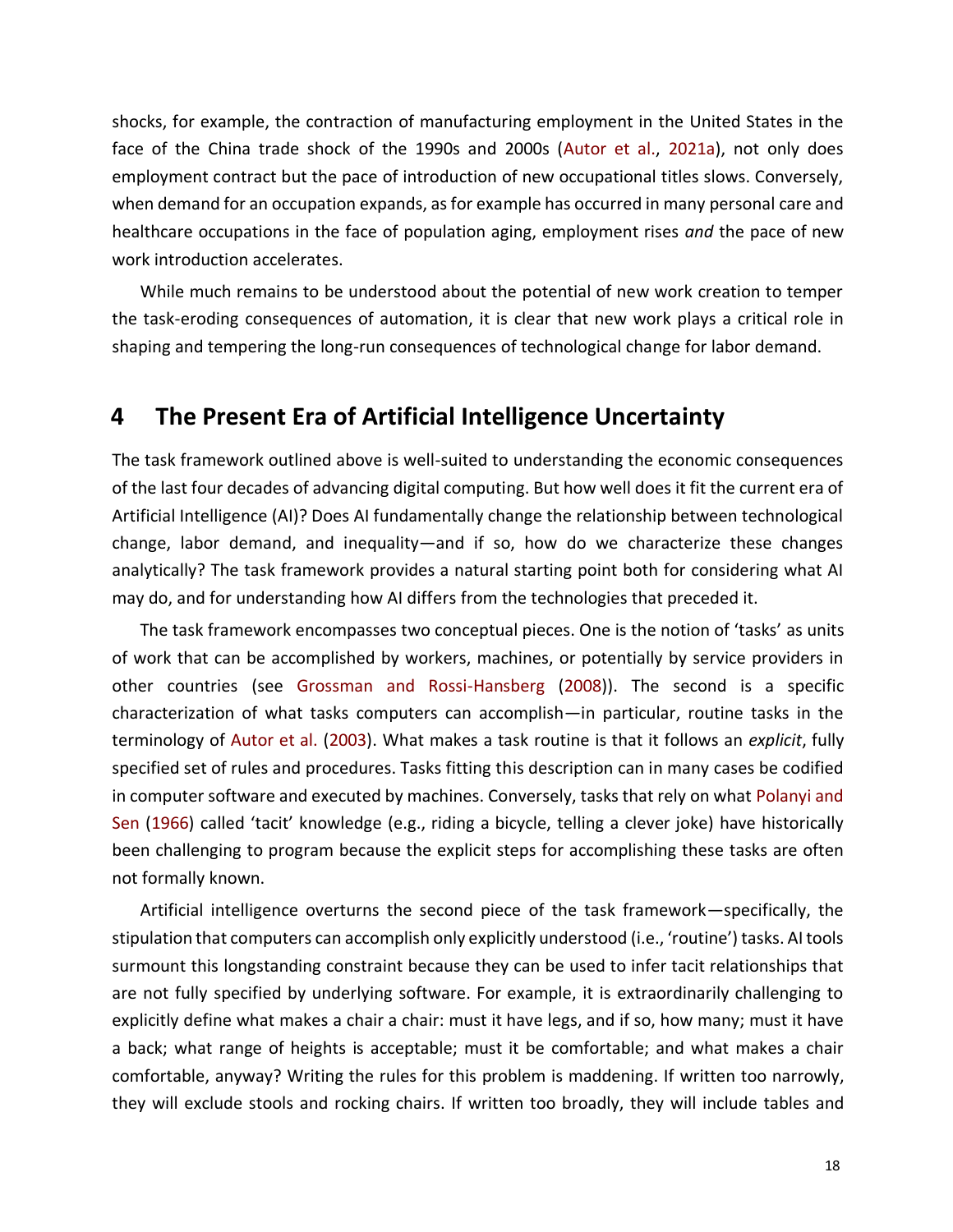countertops. In a well-known paper, (Grabner et al., 2011) argue that the fundamental problem is that what makes a chair a chair is its suitability for sitting upon. But what makes something "suitable" for sitting is as elusive as the original problem. Given this morass, this chair classification task would be categorized as 'non-routine' for purposes of conventional computing—a human task rather than a machine task.

Fast forward to the present and AI can now 'solve' this classification problem. It does not solve it by following explicit rules, however. Instead, it learns the solution inductively by training on examples. Given a suitable database of tagged images and sufficient processing power, AI can infer what image attributes are statistically associated with the label "chair" and can then use that information to classify untagged images of chairs with a high degree of accuracy (Brynjolfsson and Mitchell, 2017; Brynjolfsson et al., 2018). What rules does AI use for this classification? In general, we do not know because the rules remain tacit. Nowhere in the learning process does AI formally codify or reveal the underlying features (i.e., rules) that constitute "chair-ness". Rather, the classification decision emerges from layers of learned statistical associations with no humaninterpretable window into that decision-making process.<sup>21</sup> And herein lies an irony: Polanyi's paradox survives the paradigm shift in computing, but with a twist. In the pre-AI era, programmers struggled to imbue computers with the tacit knowledge needed for accomplishing non-routine tasks; in the present AI-era, computers can readily acquire this tacit knowledge, but they cannot (in almost all cases) communicate that knowledge explicitly to people. That is, computers now know more than they can tell us.<sup>22</sup>

Returning to the task model, how does the relaxation of the tacit knowledge constraint affect our predictions of what machines and people will do in the future? One potential answer is that the task model is now irrelevant given that machines are increasingly capable of accomplishing non-routine tasks.<sup>23</sup> An alternative answer is that the task model remains conceptually and empirically valuable because it provides an analytic tool for rigorously studying the interactions between human and machine capabilities in accomplishing work (Acemoglu and Restrepo, 2018a; Autor, 2013)—though it makes fewer crisp predictions about what tasks are likely to be automated in the years ahead. I see three questions as particularly relevant:

• Looking through the lens of the task framework, what work tasks will AI prove capable of accomplishing in the years (and decades) ahead? AI's applicability is in my assessment

<sup>&</sup>lt;sup>21</sup> Schematically, AI learns by adjusting connection weights among layers of (virtual) nodes on an information network. The representation of the decision-making process in this network has essentially no relationship to the formal structure of the problem as a human would understand it.

 $22$  The field of explainable AI seeks to make the tacit knowledge acquired by AI explicit. See, for example, [https://en.wikipedia.org/wiki/Explainable\\_artificial\\_intelligence.](https://en.wikipedia.org/wiki/Explainable_artificial_intelligence)

 $23$  See Bresnahan (2021) for a strident argument that the task model is irrelevant in the AI era, and perhaps was irrelevant in all prior eras.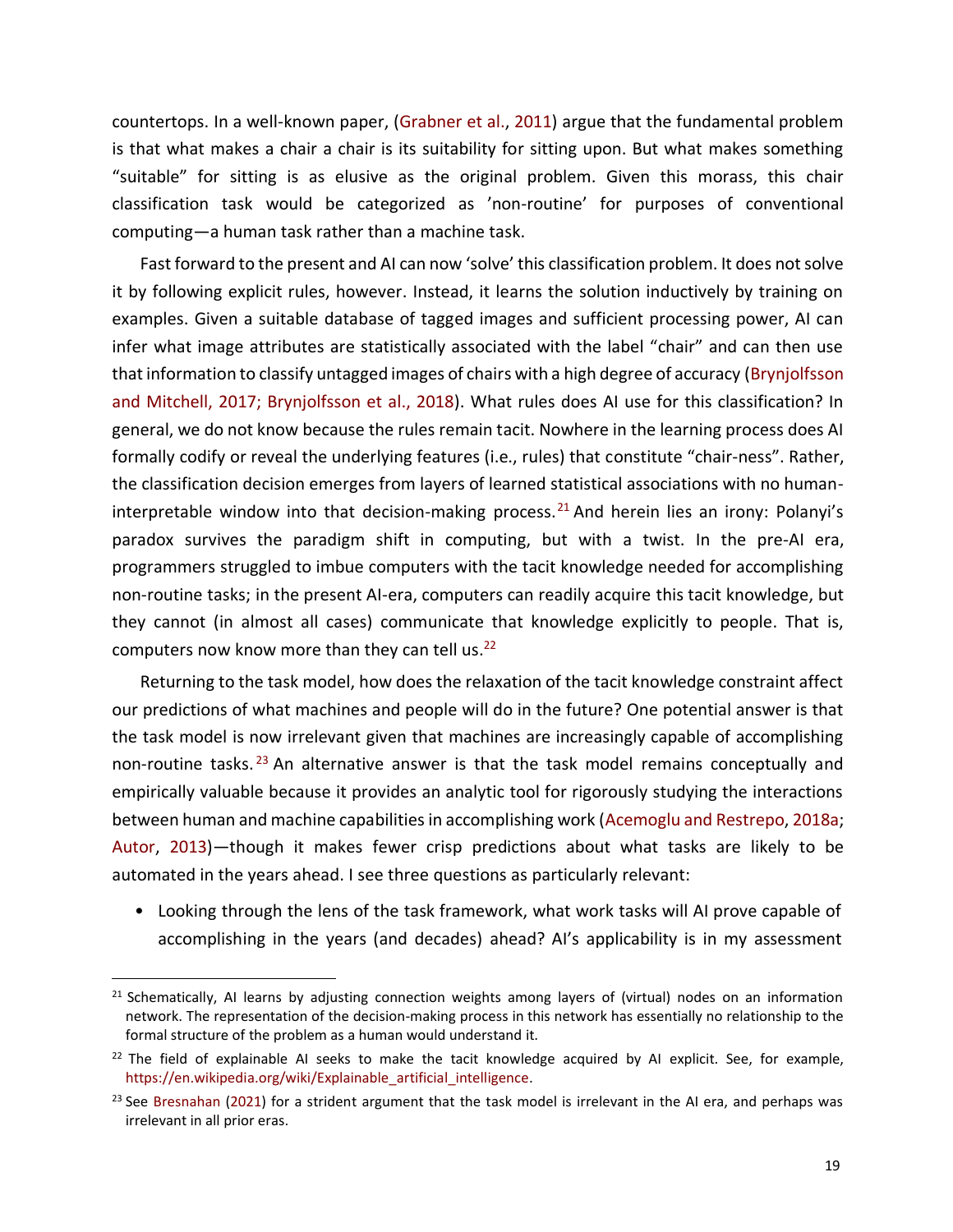sufficiently vast that I find it harder to say what AI *cannot* do than what it *can and will* do.<sup>24</sup> It is commonly argued, for example, that because AI is blissfully unaware of the rich context of many real-world problems, it cannot accomplish the high-stakes, multifaceted decision tasks that humans regularly undertake in their work. This argument would be convincing if humans were highly effective and reliable at making such decisions. But the evidence strongly suggests that they are not (Kahneman et al., 2021).

- Second, what new demands for human skills and capabilities will emerge as AI displaces a growing set of traditional human work tasks? As per the discussion above, I am certain that such new work tasks will emerge, and that many forms of human capability and expertise will become newly valuable. Because technological advances have always generated new demands for human specialization, as have rising societal wealth and ongoing changes in norms, tastes, and institutions, I do not foresee a moment when labor scarcity (and hence, labor income) is eliminated. Simultaneously, many currently valuable human capabilities will eventually be rendered obsolete. This will be costly for many and disruptive for society in general. These disruptions are *also* characteristic of technological upheavals, but because of the rapidity with which AI is evolving, they may be particularly acute.
- Third, while the task framework offers a useful starting point for analyzing the impact of AI on labor markets and inequality, it is unlikely to be encompassing enough to reflect all relevant labor market impacts of AI. And it is certainly insufficient to capture many of the broader societal impacts. How do we get a fuller analytical grasp on the terrain ahead? Works by Agrawal et al. (2018), Bresnahan (2021), and Korinek and Stiglitz (2018) offer different lenses on these questions that bring different issues into focus. We are only at the start of the intellectual journey to understand AI's implications for work and inequality, so it would be premature to proclaim that we've already found the most promising route to that destination.

A small but rapidly growing literature that includes Babina et al. (2020), Brynjolfsson and Mitchell (2017), Brynjolfsson et al. (2018), Felten et al. (2018, 2019), and Webb (2020) applies a task approach to analyze the labor market impacts of AI adoption.<sup>25</sup> These recent papers make an important break with prior task-based studies. Earlier incarnations of this literature often focused specifically on whether routine tasks were substituted by computers and non-routine tasks were complemented. Thus, they applied both the general task framework *and* the specific characterization of the intrinsic capabilities and limitations of procedural computing supplied by

<sup>&</sup>lt;sup>24</sup> See Marcus and Davis (2019) for a counterargument.

<sup>&</sup>lt;sup>25</sup> Though not specifically focused on AI, recent papers by Atalay et al. (2020) and Deming and Noray (2020) present novel, closely related analyses.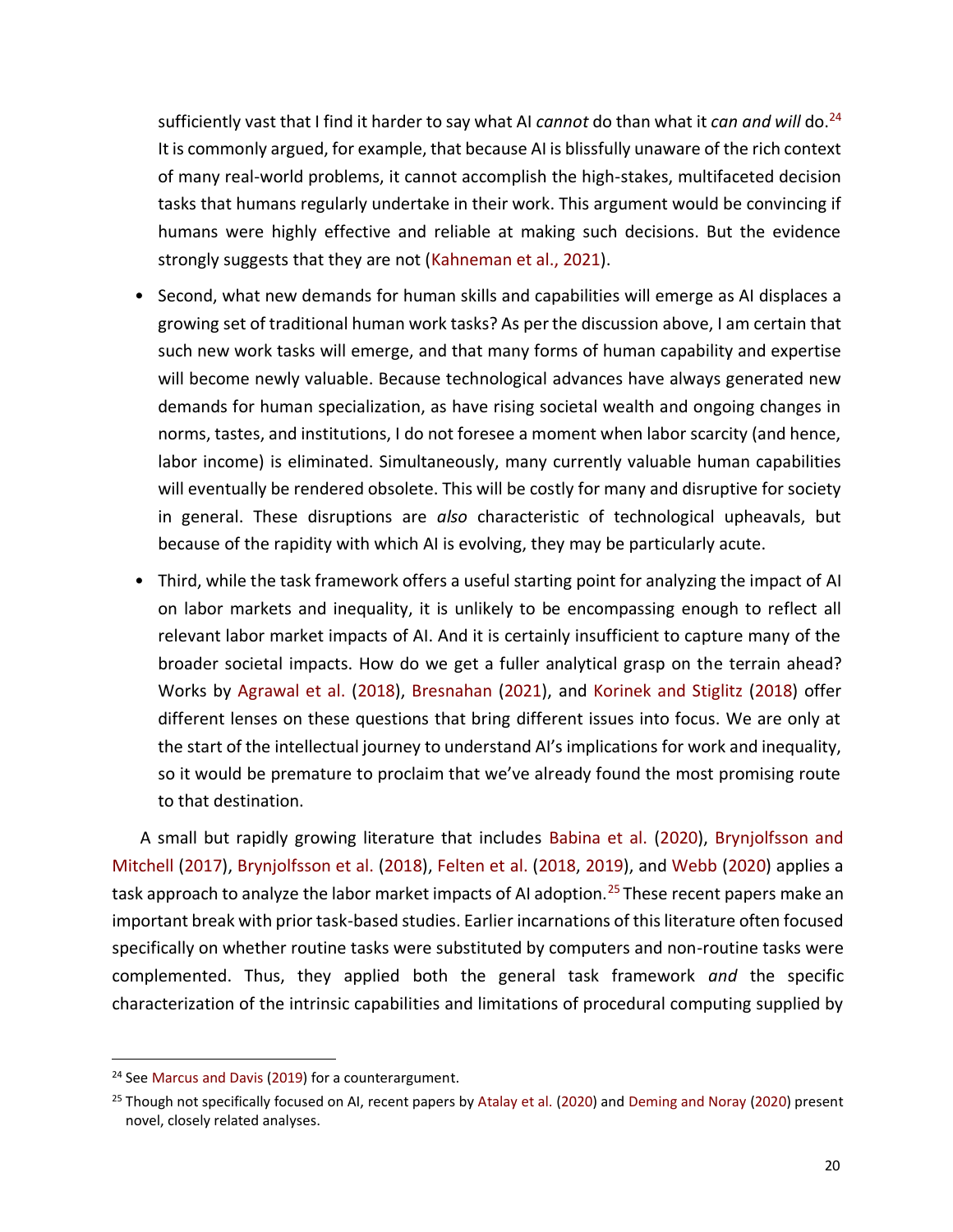Autor et al. (2003). In contrast, recent works studying the labor market impacts of AI apply the task framework generally but do not for the most part characterize analytically precisely what AI can do—which makes sense because such a characterization remains elusive.<sup>26</sup> Instead, these papers develop or apply expert or crowd-sourced assessments of the tasks for which AI is currently suitable to determine which tasks, occupations, firms, and industries are most AIexposed.





Source: Acemoglu et al. (2022a).

*Note: This figure shows the relationship between establishment-level AI exposure in 2010, computed using the Felten et al. (2018) method, and establishments' subsequent increase in posting of job positions requiring AI skills between 2010 and 2018. The solid line corresponds to a regression with 2010 establishment vacancies as the weight. Each bin represents about 50,000 establishments. Point estimates and standard errors are reported at the bottom of the figure. This analysis excludes vacancies in AI-producing sectors of the economy, specifically Information (NAICS code 51) and Business Services (NAICS code 54).*

<sup>&</sup>lt;sup>26</sup> Qualifying these generalizations, Brynjolfsson and Mitchell (2017) and Brynjolfsson et al. (2018) offer a rubric for assessing the suitability of job tasks to machine learning (their SML index), while Agrawal et al. (2018) offer a formal characterization of what tasks AI accomplishes. Specifically, they argue that AI is essentially a prediction machine a tool that forecasts the immediate (or long-term) future based on past inputs.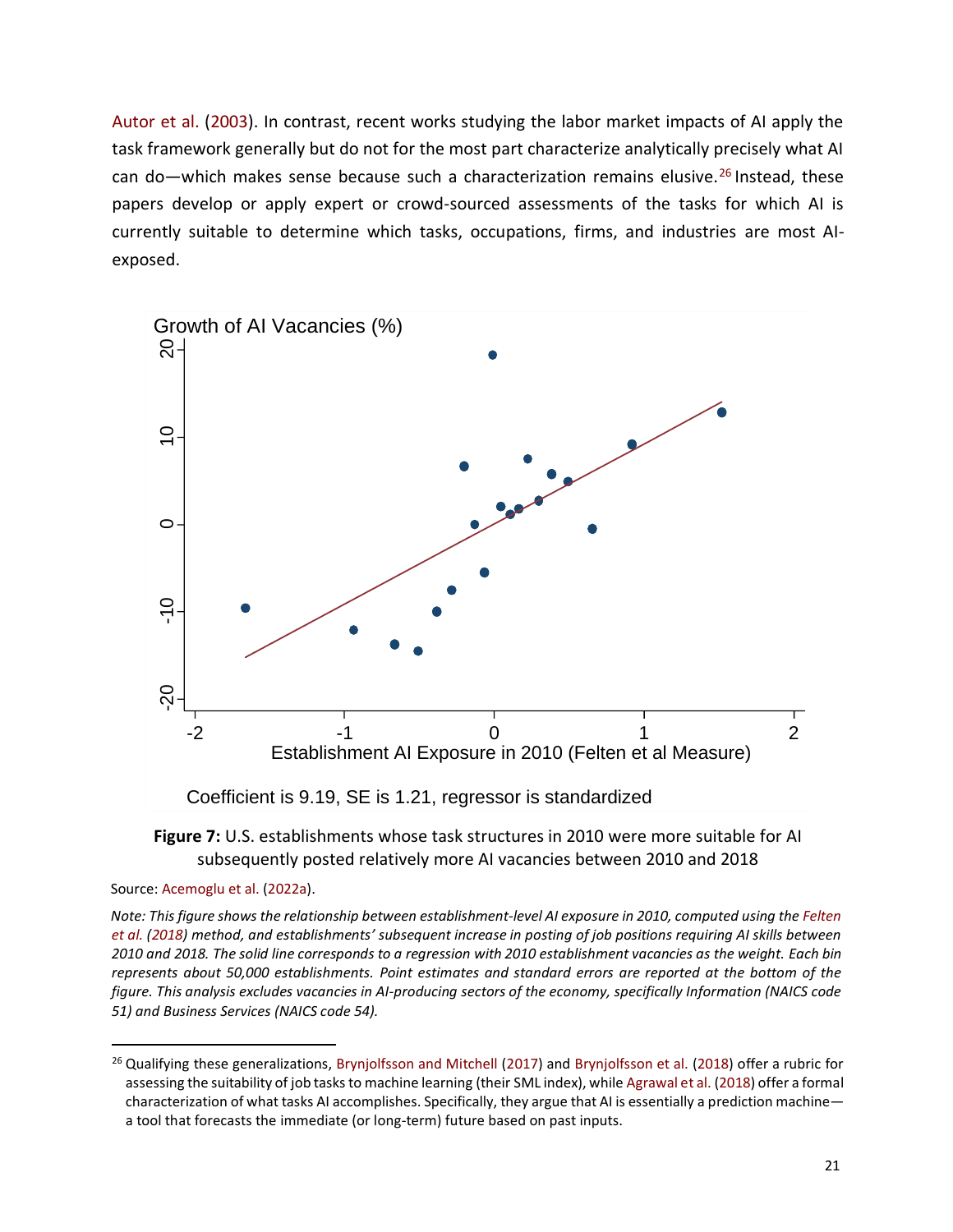Acemoglu et al. (2022a) offer one recent example. This study uses establishment-level job vacancy postings from the online job-posting aggregator Burning Glass Technologies to assess the impacts of recent AI adoption on the demand for workers who perform non-AI jobs. For this analysis, the study defines "AI jobs" as those that advertise specific expertise requirements in contemporary AI tools.<sup>27</sup> Conversely, non-AI jobs are the (vast) remainder that do not demand AIspecific skills but nevertheless may be affected by it. This could include a whole range of jobs, from financial analysts, to pharmacists, to pilots, to warehouse managers. Drawing on AIsuitability indexes developed by Brynjolfsson et al. (2018), Felten et al. (2018), and Webb (2020), the paper first predicts which establishments are likely to adopt AI as a function of the suitability of their job task structures (visible in job postings) in the pre-AI era. Consistent with this prediction, the paper documents that establishments whose occupational structures in 2010 made them suitable for AI *did* in fact differentially increase posting of vacancies for workers with AI skills as AI took off between 2010 and 2018, as is shown in Figure 7.

With these predictions in hand, Acemoglu et al. (2022a) explore whether AI adoption (spurred by AI-suitability) is affecting hiring in non-AI jobs. The answer is a qualified yes. They find that as AI-exposed establishments adopted AI between 2010 and 2018 (particularly after 2014), they differentially changed their mix of job skill requirements in *non-AI* positions—suggesting that non-AI job tasks were affected—and modestly reduced hiring in non-AI positions simultaneously. This evidence confirms that AI's imprint can already be seen at the firms and establishments whose preexisting task structures make them more suitable for using AI. Yet, Acemoglu et al. (2022a) find that AI is not so far having detectable labor market impacts at the aggregate occupation or industry level, though such affects appear likely in the future. In net, these conclusions are evocative but not dramatic; they hint at potential *aggregate* effects of AI but do not so far confirm them.

"Aggregate effects" is a pregnant phrase: what might those effects be? Here, I speculate:

1. One such aggregate effect is that further improvements in AI's capabilities may accelerate the process of task automation relative to task augmentation. Broadly, this will mean that labor's share of national income will decline further, beyond what has already occurred over the last two decades as documented in Autor et al. 2020a, and, concomitantly, the share of national income paid to owners of capital (i.e., machines, robots, algorithms, etc.) will grow. Ironically, this process of aggregate labor displacement can occur without any reduction in wage inequality among workers—or with wage inequality rising even further. Specifically, all

<sup>&</sup>lt;sup>27</sup> Examples include Machine Learning, Computer Vision, Machine Vision, Deep Learning, Virtual Agents, Image Recognition, Natural Language Processing, Speech Recognition, Pattern Recognition, Object Recognition, and Neural Networks, among many others.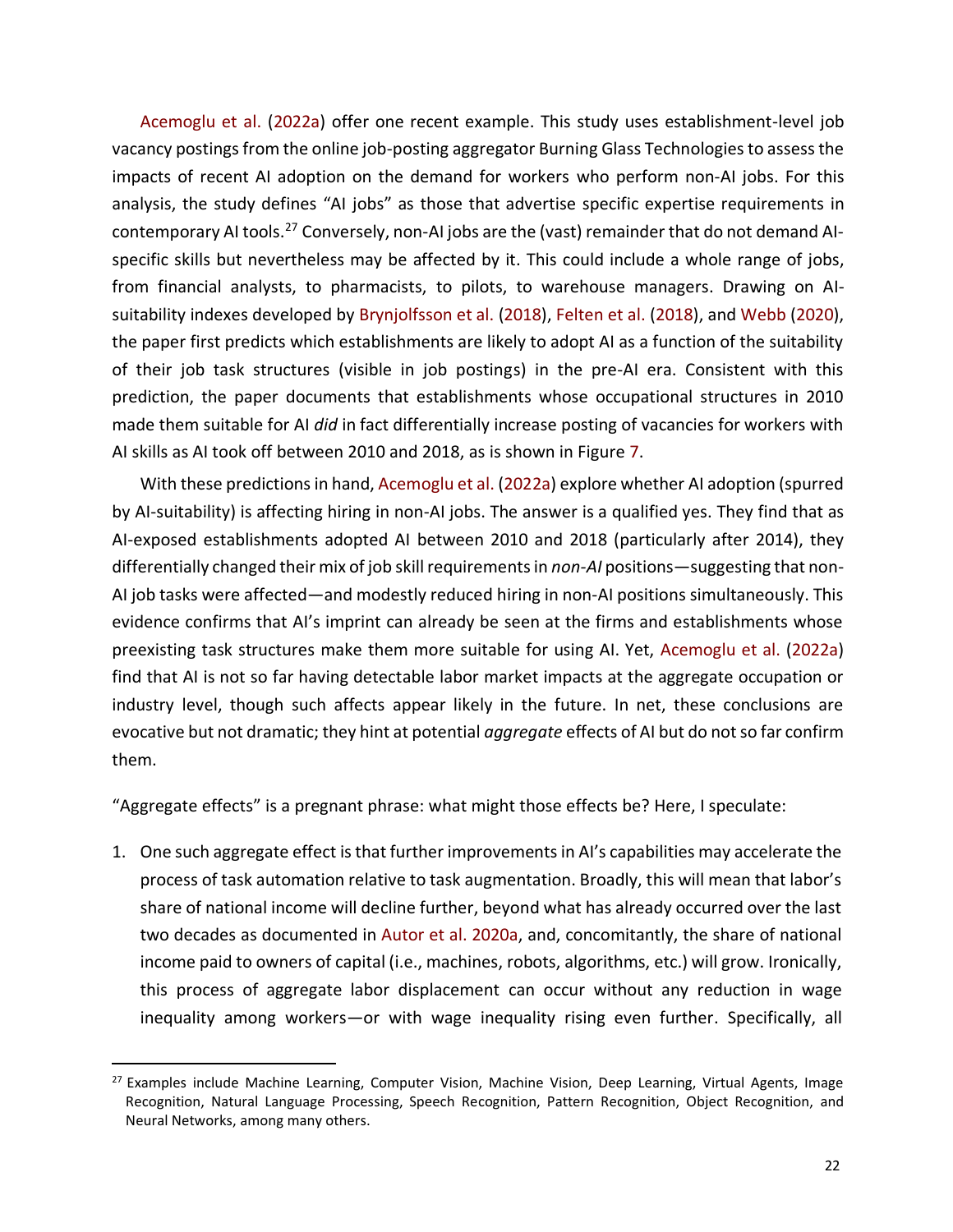workers could get a smaller slice of the aggregate economic pie while the proportional difference among those slices remained just as pronounced. This fall in labor's share of national income does *not*, however, necessarily imply that employment will fall. So as long as people need to work for a living, falling wages do not preclude stable or rising employment.<sup>28</sup> Additionally, a fall in the labor share does not necessarily mean a decline in wages; the same capabilities that make AI labor-displacing could in theory generate sufficient productivity growth that average wages would rise even as labor's share of national income falls. In this case, the size of the pie grows faster than labor's share of that pie shrinks. Nevertheless, a fall in labor's share of national income is problematic, the simple reason being that the ownership of capital is far more concentrated than the ownership of labor (i.e., absent coercion, each person owns only their own labor). Thus, a substantial fall in labor's share of national income implies a dramatic rise in *income* inequality—that is, wage plus non-wage income—even absent a change in *wage* inequality.

2. A second scenario—which could in theory co-occur with the one above—is that, spurred by advancing AI, the twin forces of task-automation and task-augmentation reshape the set of tasks (and associated worker skills) that are complemented and substituted by technologies. While the last four decades of conventional computing capabilities have fomented occupational polarization and rising wage inequality, this need not be true going forward, or at least not to the same degree. It is a near-certainty that AI will increasingly be deployed to accomplish mid- and high-level decision-making tasks that have historically been performed by managers and professionals. This is already occurring in finance and investing, inventory management, credit issuance, fraud detection, and even some fields of design. An expanding set of these expert and semi-expert tasks will almost surely become technologically equivalent to the "routine tasks" of earlier years: equally well accomplished by machines, and with greater rapidity and at lower cost. Accordingly, it is possible that even those with moderately high levels of educational attainment—those, for example, with a BA but no postgraduate degree—will find that their primary work tasks are increasingly substituted by AI.

That some of their tasks are substituted does mean that these workers' skills are necessarily devalued. It is in part by displacing a subset of human tasks that, in many cases, automation makes the remaining set of worker tasks more valuable. (Imagine the value of a statistician stripped of her computer or a construction crew denied use of power tools.) Whether workers' skills are complemented or substituted by new technologies depends in part on their

 $28$  For those skeptical of this point, note that employment rates are generally higher in poor than rich countries and that hours worked per capita tend to fall among both men and women as countries become wealthier (Bick et al. 2018).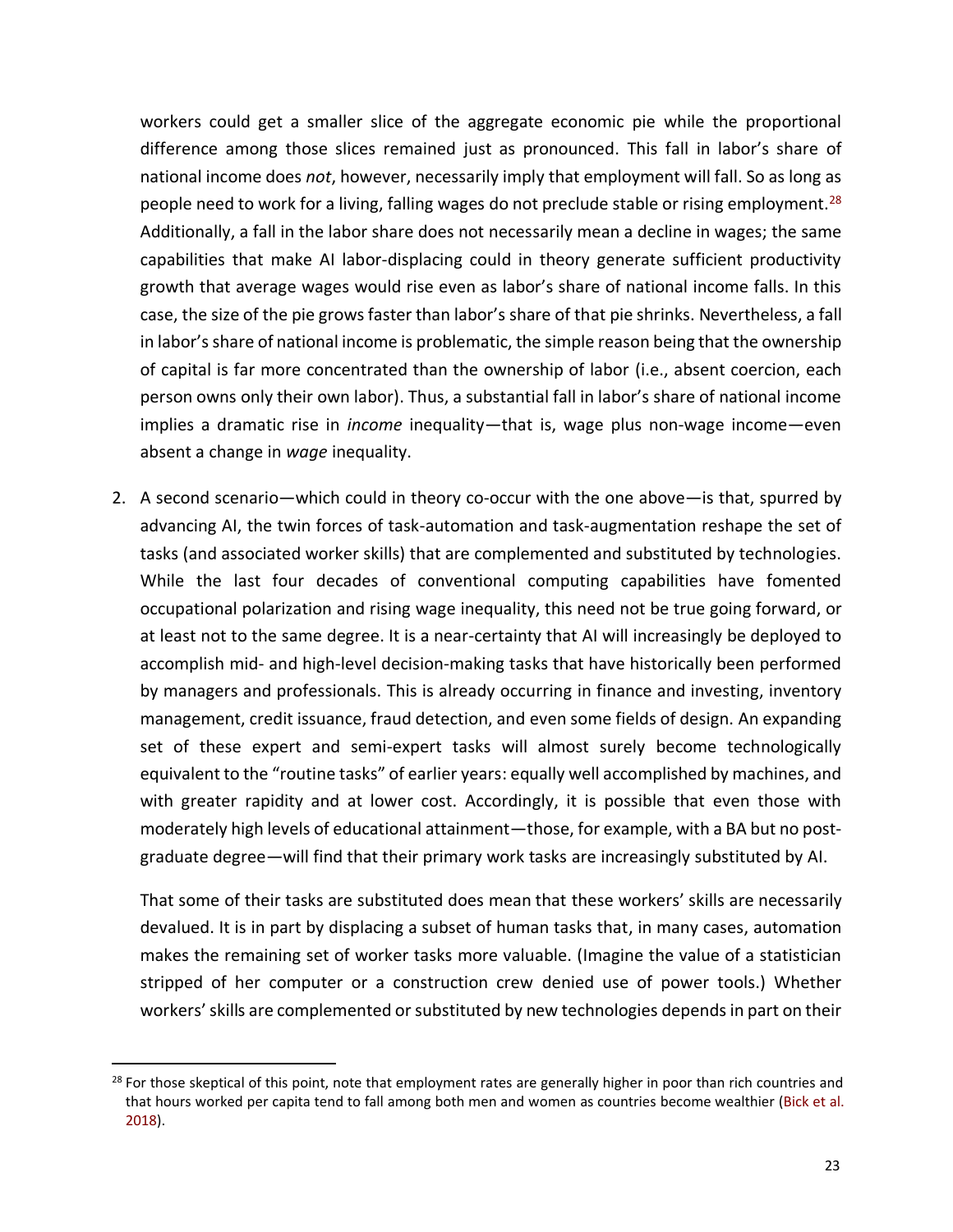ability to adapt to changing task demands. Economists have long understood that education makes people better at adapting to, and capitalizing on, novel circumstances (Schultz, 1975).

But this resilience is not guaranteed. At the turn of the twentieth century, high school graduates were an elite education group who commanded substantial premia as bookkeepers and clerks. In essence, they were the leading "information technology" of big business in that era (Goldin and Katz, 2008). Today, however, there is little difference in the wages paid to high school graduates and those without a high school degree. Thus, the high school credential has lost much of its market value, except as a waypoint on the road to higher education (Goldin and Katz, 2008; Card, 2009).

Still, there is an upper limit to this substitution process at present. While there is no consensus on the topic, many experts do not expect artificial general intelligence (AGI) to emerge for some decades, if at all (Fijelland, 2020). Assuming this expectation is correct (which I believe it is), humans will continue to have comparative advantage in creativity, judgment, hypothesis formation, contextual thinking, causal analysis, communication, emotional intelligence, and many more arenas, the importance of which we likely do not fully appreciate and the difficulty of which we surely vastly underestimate. I feel confident that the *most* skilled workers will likely continue to be complemented by advances in computing and AI—such as workers who invent, design, research, lead, entertain, and educate. But this observation is not limited to those with elite educations. People effortlessly do extraordinary things on an ongoing basis, such as applying common sense to tease apart otherwise intractable problems; drawing generalizable inferences from *small* data; and using abductive reasoning to form plausible interpretations of a spare set of observations. Such seemingly quotidian tasks are currently beyond the frontier of the most advanced AI, and yet children accomplish them effortlessly (Davis and Marcus, 2019). Recalling Polanyi's observations that we know more than we can tell, I would add that we do not fully appreciate how much of this tacit knowledge we possess.

3. I similarly do not expect AI to rapidly reach deep into the ranks of low-paid service occupations, those comprising the left-hand side of the occupational polarization plot show in Figure 3. There are three reasons why not. First, most service occupations demand dexterous, fluid, adaptive interactions with people and the environment, whether in care jobs, services, entertainment, etc. Automating these activities will require substantial advances in low-cost robots that can navigate in the highly variable human environment rather than in the predictable engineered environment of a factory floor. These advances will take place much more slowly than advances in AI, which depend primarily on more of the same ingredients—more data, greater computing power. Second, while machines will surely slowly gain many of these human-like capabilities, their cost may remain high relative to the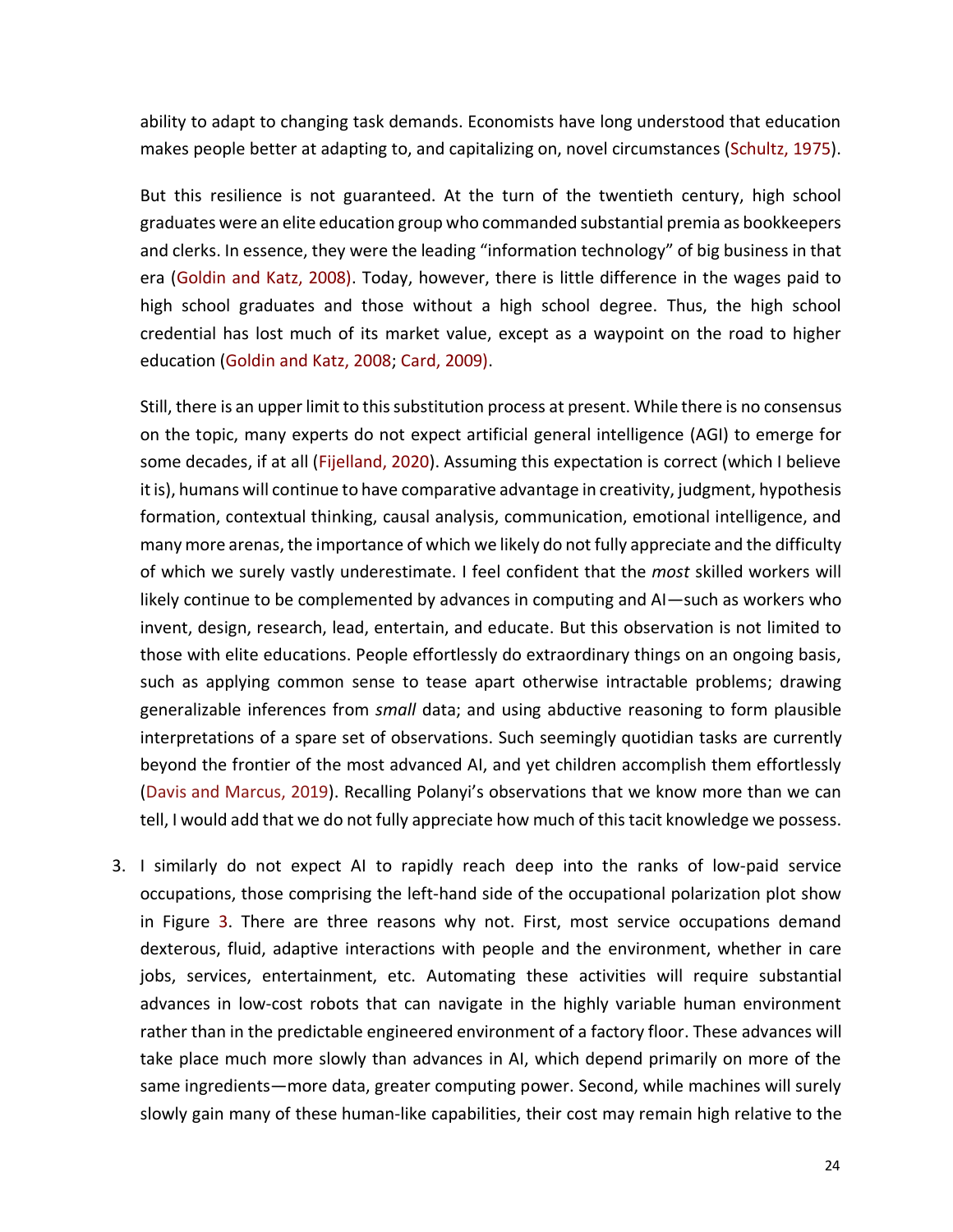low cost of labor performing those same activities. This cost comparison makes the economics of automating many service tasks less attractive.<sup>29</sup> Finally, many low-paid service tasks—such as caregiving, coaching, and advising and selling—are unattractive targets for automation not only because the technical challenge is steep but because personal attention from another human being is intrinsically part of the service.

4. Finally, while it is easy to imagine which tasks and what jobs will succumb to automation, it is far harder to forecast what and where new work will emerge. Millions of workers are currently employed in order-fulfillment and ride-hailing jobs that were in effect created by ecommerce and mobile telephony. Similarly, the U.S. Bureau of Labor Statistics maintains information on "green jobs" associated with the transformation of the power sector.<sup>30</sup> Many of these occupations are relatively new or rapidly growing, such as solar plumbers, solar site assessors, and specialized plumbers, pipefitters, and steamfitters. Artificial intelligence itself has created a host of new skill demands and occupational specialties, as documented in Acemoglu et al. (2022a). As discussed in Autor et al. (2021b), new innovations almost always generate new work as people deploy, master, maintain, refine, and improve new technologies, tools, and services. Nor does new work generation depend exclusively on innovation. Autor et al. (2021b) further demonstrate that changes in demographics, tastes, and income levels also drive the generation of new work.

What these observations imply is that the work of the future is not an empty set—not even remotely. In Autor et al. (2022), we write that "No compelling historical or contemporary evidence suggests that technological advances are driving us toward a jobless future. On the contrary, we anticipate that in the next two decades, industrialized countries will have more job openings than workers to fill them, and that robotics and automation will play an increasingly crucial role in closing these gaps. Nevertheless, the impact of robotics and automation on workers will not be benign. These technologies, in concert with economic incentives, policy choices, and institutional forces, will alter the set of jobs available and the skills they demand." It is that adaption that creates both challenge and opportunity. The problem that industrialized countries face in the

 $29$  An exception to this dictum is that service tasks that are done at large scale may attract automation. For example, Amazon, which employs hundreds of thousands of warehouse workers, has invested heavily in robotics to automate part of the product fulfillment process. Similarly, White Castle restaurants have deployed fryolatoroperating robots in some of their many stores. This same economic logic may drive robotics in table-waiting, hotel room cleaning, shelf-stocking, and checkout operations, even though all are low-paid tasks that require substantial human flexibility. The attractiveness of automation will increase if the cost of human labor in these tasks rises—a healthy economic process. The scenario to be concerned about is one where automation makes formerly scarce labor broadly abundant (and hence cheap); not one in which scarce labor makes automation more attractive at the margin.

<sup>30</sup> https://www.bls.gov/green/overview.htm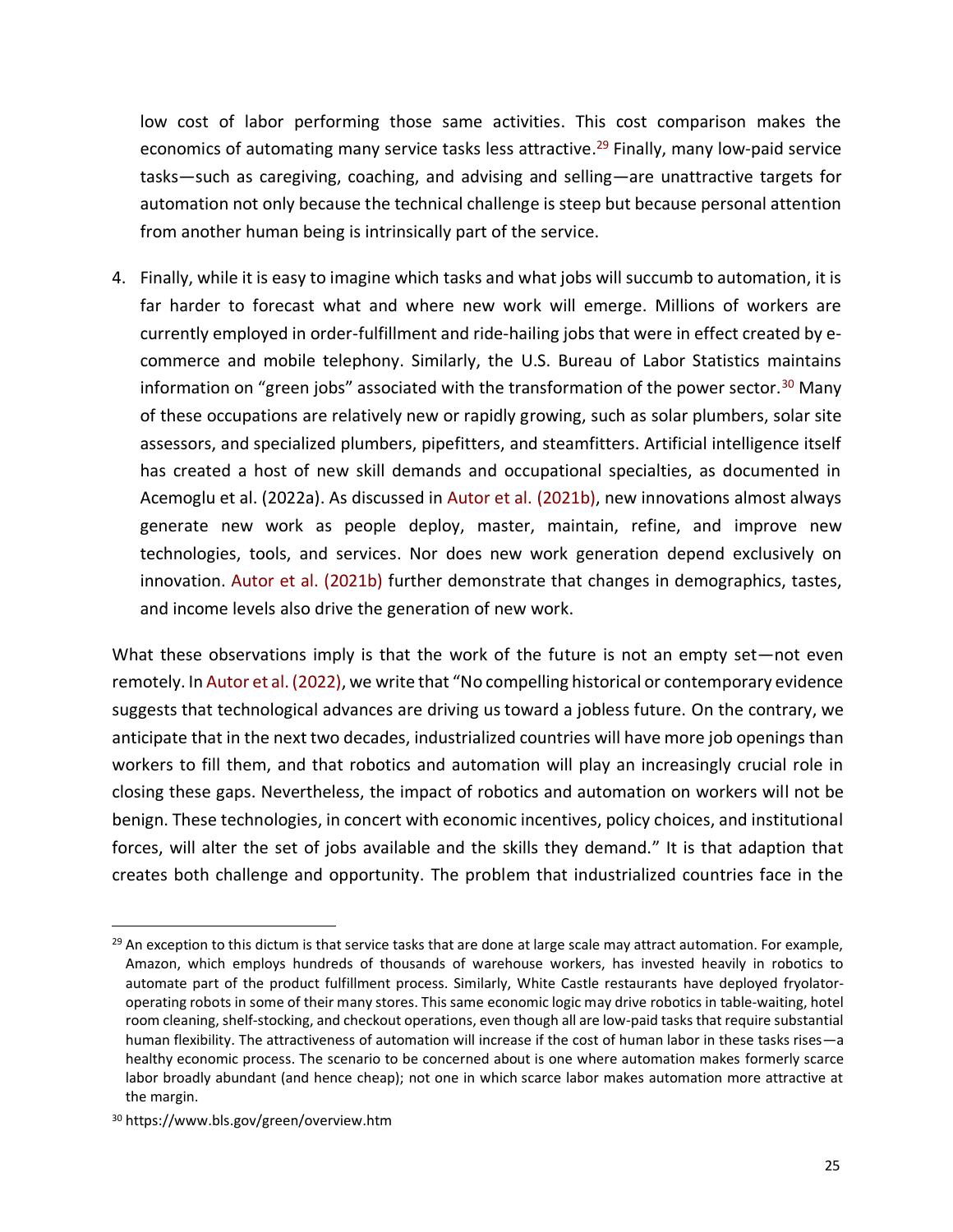immediate decades ahead is not a shortfall in the quantity of jobs. It is rather that many of the jobs may be of low quality, use only generic human capacities, and provide little opportunity for skills acquisition, specialization, and rising lifecycle productivity. This is not a new problem, however. It has been unfolding over four decades. And in general, the U.S. has adapted to it poorly.

# **5 Conclusions**

I began by asking what the role of technology—digital or otherwise—is in determining wages and shaping wage inequality. I presented four answers corresponding to four strands of thinking on this topic: the education race, the task-polarization model, the automation-reinstatement race, and the era of AI uncertainty. The nuance of economic understanding has improved substantially across these epochs. Yet, traditional economic optimism about the beneficent effects of technology for productivity and welfare has eroded as understanding has advanced. Fundamentally, technological change expands the frontier of human possibilities, but one should expect it to create many winners and many losers, and to pose vast societal challenges and opportunities along the way.

What are the policy implications of these observations? The question is so broad that almost any answer is bound to appear vague and inadequate. One can reliably predict that technological innovations will foster new ways of accomplishing existing work, new business models, and entirely new industries, and these in turn will generate new jobs and spur some productivity gains. But absent complementary institutional investments, technological innovation alone will not generate broadly shared gains. Autor et al. (2022) sketch a long-form policy vision of what form these investments may take, focusing on three domains: education and training; labor market institutions; and innovation policy itself. I provide a capsule summary of those conclusions here, stopping short of policy recommendations.

As a starting point, educating and training the workforce to meet the demands of the moment can improve access to good jobs for workers who would otherwise face barriers and boost the quality of existing jobs by creating opportunities for career ladders. While boosting the supply of skills is never controversial, pure supply-side policies are inadequate to meet the gravity of the labor market challenge. In 1979, 60% of U.S. males at the median of the wage distribution possessed high school or lower education, whereas 21% had some college, and 20% held a bachelor's degree or above. By 2019, 31% of males at the median of the earnings distribution had some college, 36% had attained at least a four-year college degree — a 75% increase — and only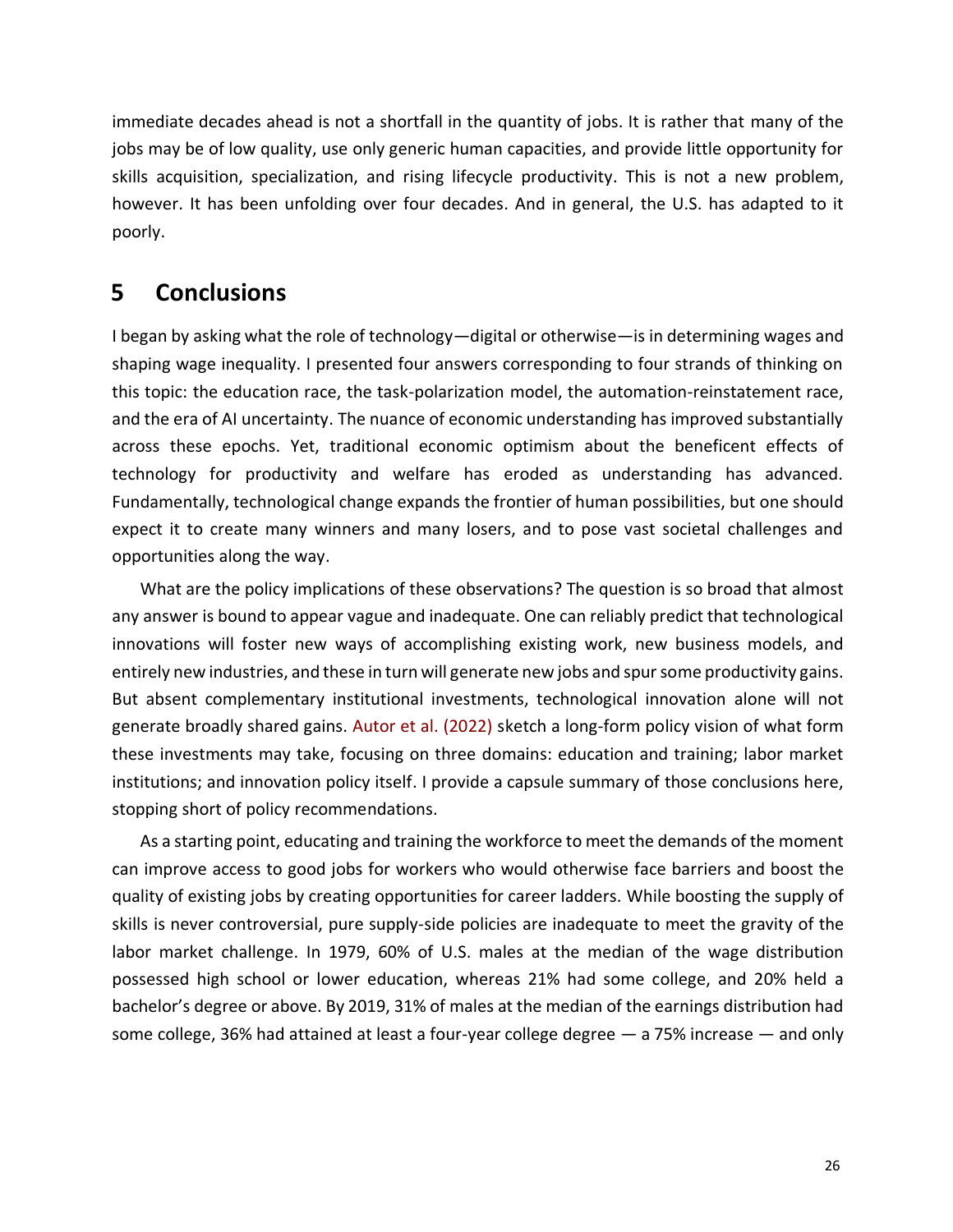one-third had high school or less education.<sup>31</sup> Despite this dramatic skill upgrading, the real earnings of the median male rose by only 10% in these forty years.

More broadly, over more than four decades, the link between rising productivity and commensurate improvements in job opportunities and earnings has decoupled for the majority of U.S. workers. The poor quality of jobs available to workers lacking four-year college degrees or specialized credentials provides one of the starkest examples of this failure. Low-wage U.S. workers earn substantially less than low-wage workers in almost all other wealthy industrialized countries.<sup>32</sup>

The divergence between the upward path of productivity growth and the near plateauing of median wage growth among U.S. workers was not an inevitable consequence of technology, globalization, or market forces (Autor et al. 2022). Rather, a set of U.S.-specific institutional and policy choices failed to blunt—and in some cases magnified—the consequences of technological and globalization pressures on the U.S. labor market. To contend effectively with these challenges would require institutional and policy reforms that realign labor market opportunities with the rising productivity and societal wealth that the U.S. has reaped from decades of innovation and investments in human and physical capital.

Thus, a second locus for investment would be to revitalize the governmental, nongovernmental, and private sector institutions that translate—or fail to translate—rising productivity into shared prosperity. Some such steps might include updating and more vigorously enforcing labor standards, recalibrating federal minimum wage policies, extending the scope and flexibility of the unemployment insurance system, and transforming the U.S. employer-based health insurance provision into a system with portable benefits. Autor et al. (2022) further call for reevaluating the U.S.' uncritical embrace of pure shareholder capitalism. While shareholder capitalism can plausibly be credited with some of the productive dynamism of the U.S. economy, it has also arguably helped fuel the drive to curtail wages and benefits for low-wage workers and, more broadly (Acemoglu et al. 2022b).

A third potential domain for policy is to directly shape innovation itself to speed productivity growth and complement the skills of the labor force. It is well known that the U.S. has a strong national innovation system, fueled by federal R&D investments, to develop fundamental science and new technologies, that has led to scientific leadership and new industries (Gross and Sampat, 2020). Less recognized, however, is the crucial link between those new industries as complements to the inevitable loss of jobs that results from productivity-enhancing technologies. New industries grew out of a flourishing innovation ecosystem that created new companies and new

<sup>31</sup> These statistics from Donovan and Bradley (2020, Table 5) refer to male workers at the 45th-55th percentiles of the male wage distribution in the corresponding year.

<sup>&</sup>lt;sup>32</sup> This paragraph and the next excerpt from Autor et al. (2022), p101-102.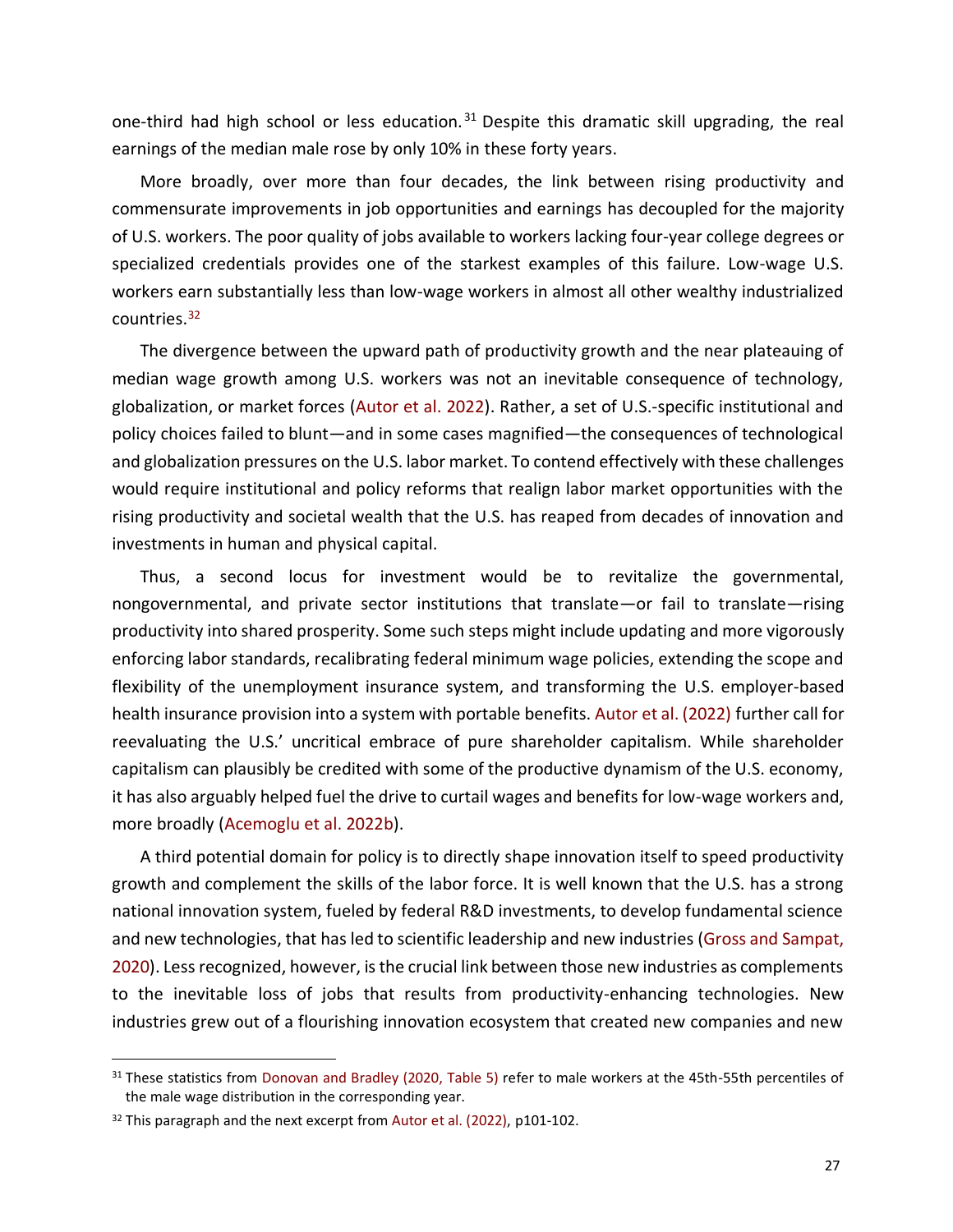applications, alongside older industries that increased mechanization and automation as they matured. Arguably, the U.S. has let those important R&D investments wither (Bloom et al. 2019). Through increased and targeted R&D investments supported by a reinvigorated federal R&D program, as well as a tax policy that keeps workers and social challenges at the forefront, the country's innovation system could be put to work for a broader number of people and regions than it has in recent decades (Gruber and Johnson, 2019).<sup>33</sup>

Although I would prefer to end this essay with optimistic assurances, I will instead end with one uncertainty, one certainty, and one admonition. The *uncertainty* is that we have less clarity about our technological future than we did two decades ago. AI has extended the frontier of technological possibility towards boundaries that are barely visible at present. The tasks that machines will be able to accomplish, the rate at which new innovations may emerge, and the speed with which socially impactful technological innovations may diffuse is unknown. But the range of possibilities has surely gotten broader, and our certainty about the boundaries has accordingly diminished.

Conversely, the *certainty* is that these technological advances will expand the set of desirable possibilities that are within the reach of humanity. Artificial Intelligence has the potential to help humanity tackle some of its most pressing challenges: climate change, disease, poverty, malnutrition, and inadequate education. But whether societies will successfully realize this potential, or instead squander it or, worse, disastrously misuse it, is highly uncertain and, I would argue, fundamentally indeterminate.

The *admonition* is this: given the potential applicability of AI to a vast set of purposes, we collectively (meaning individuals, organizations, and governments) should not simply be asking what AI will accomplish but what we want it to accomplish. How can we use AI most productively to complement workers, raise productivity, and more broadly, tackle humanity's most pressing challenges? Simultaneously, how can we blunt or reshape the commercial incentives to use AI for socially counterproductive objectives such as displacing workers, preying upon people's cognitive and emotional frailties, or consolidating the power of governments or corporations to exercise social control (Acemoglu and Restrepo, 2020)? As we ponder our uncertain AI future, our goal should not merely be to predict that future but to create it.

# **References**

Acemoglu, D. (2002). "Technical Change, Inequality, and the Labor Market." *Journal of Economic Literature* 40(1):7-72.

<sup>&</sup>lt;sup>33</sup> This paragraph excerpts from Autor et al. (2022), p121.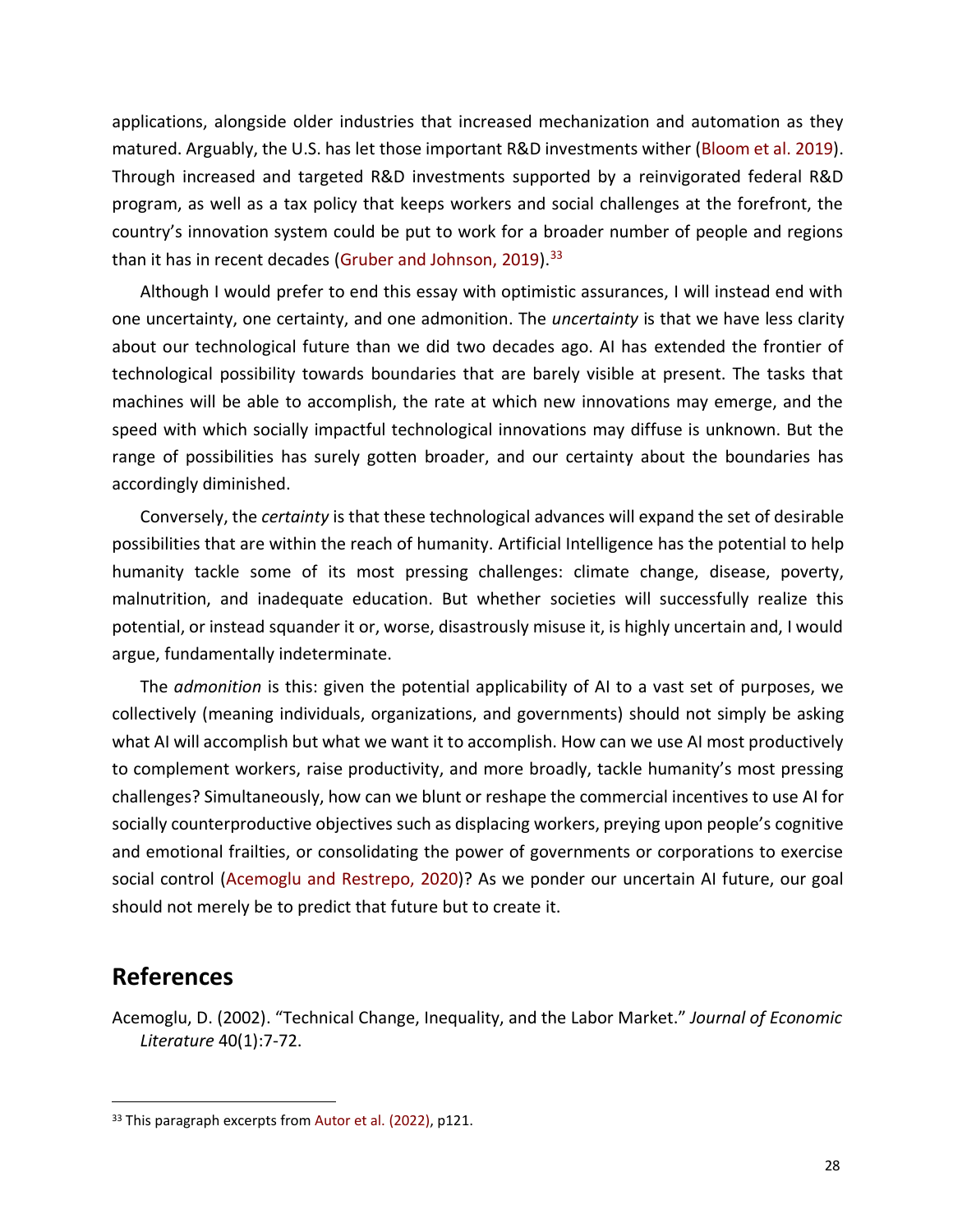- Acemoglu, D., Autor, D., Hazell, J., and Restrepo, P. (2022a). "AI and Jobs: Evidence from Online Vacancies." *Journal of Labor Economics*, 40(S1):S293-S340.
- Acemoglu, D., He, Alex X., and Le Maire, D. (2022b). "Eclipse of Rent-Sharing: The Effects of Managers' Business Education on Wages and the Labor Share in the US and Denmark." NBER Working Paper No. 29874, March.
- Acemoglu, D. and Autor, D. H. (2011). "Skills, Tasks and Technologies: Implications for Employment and Earnings." *Handbook of Labor Economics*, 4(11):1043–1171.
- Acemoglu, D. and Restrepo, P. (2018a). "Modeling Automation." *American Economic Review: Papers and Proceedings*, 108:48–53.
- Acemoglu, D. and Restrepo, P. (2018b). "The Race between Man and Machine: Implications of Technology for Growth, Factor Shares, and Employment." *American Economic Review*, 108(6):1488–1542.
- Acemoglu, D. and Restrepo, P. (2019). "Automation and New Tasks: How Technology Displaces and Reinstates Labor." *Journal of Economic Perspectives*, 33(2):3–30.
- Acemoglu, D. and Restrepo, P. (2020). "The Wrong Kind of AI? Artificial Intelligence and the Future of Labor Demand." *Cambridge Journal of Regions, Economy and Society*, 13(1):25– 35.
- Acemoglu, D. and Restrepo, P. (2021). "Tasks, Automation, and the Rise in U.S. Wage Inequality." NBER Working Paper No. 28920, June.
- Agrawal, A., Gans, J., and Goldfarb, A. (2018). *Prediction Machines: The Simple Economics of Artificial Intelligence*. Harvard Business Press.
- Atalay, E., Phongthiengtham, P., Sotelo, S., and Tannenbaum, D. (2020). "The Evolution of Work in the United States." *American Economic Journal: Applied Economics*, 12(2):1–34.
- Autor, D. (2013). "The 'Task Approach' to Labor Markets: An Overview." *Journal for Labour Market Research*, 46(3):185–199.
- Autor, D., Dorn, D., and Hanson, G. H. (2021a). "On the Persistence of the China Shock." *Brookings Papers on Economic Activity*, forthcoming.
- Autor, D., Dorn, D., Katz, L. F., Patterson, C., and Van Reenen, J. (2020a). "The Fall of the Labor Share and the Rise of Superstar Firms." *The Quarterly Journal of Economics*, 135(2):645–709.
- Autor, D., Goldin, C., and Katz, L. F. (2020b). "Extending the Race between Education and Technology." In *AEA Papers and Proceedings*, volume 110, pages 347–51.
- Autor, D., Mindell, D., and Reynolds, E. (2022)*. The Work of the Future: Building Better Jobs in an Age of Intelligent Machines*. Cambridge: MIT Press.
- Autor, D., Salomons, A., and Seegmiller, B. (2021b). "New Frontiers: The Origin and Content of New Work, 1940 – 2018." MIT Working Paper, July.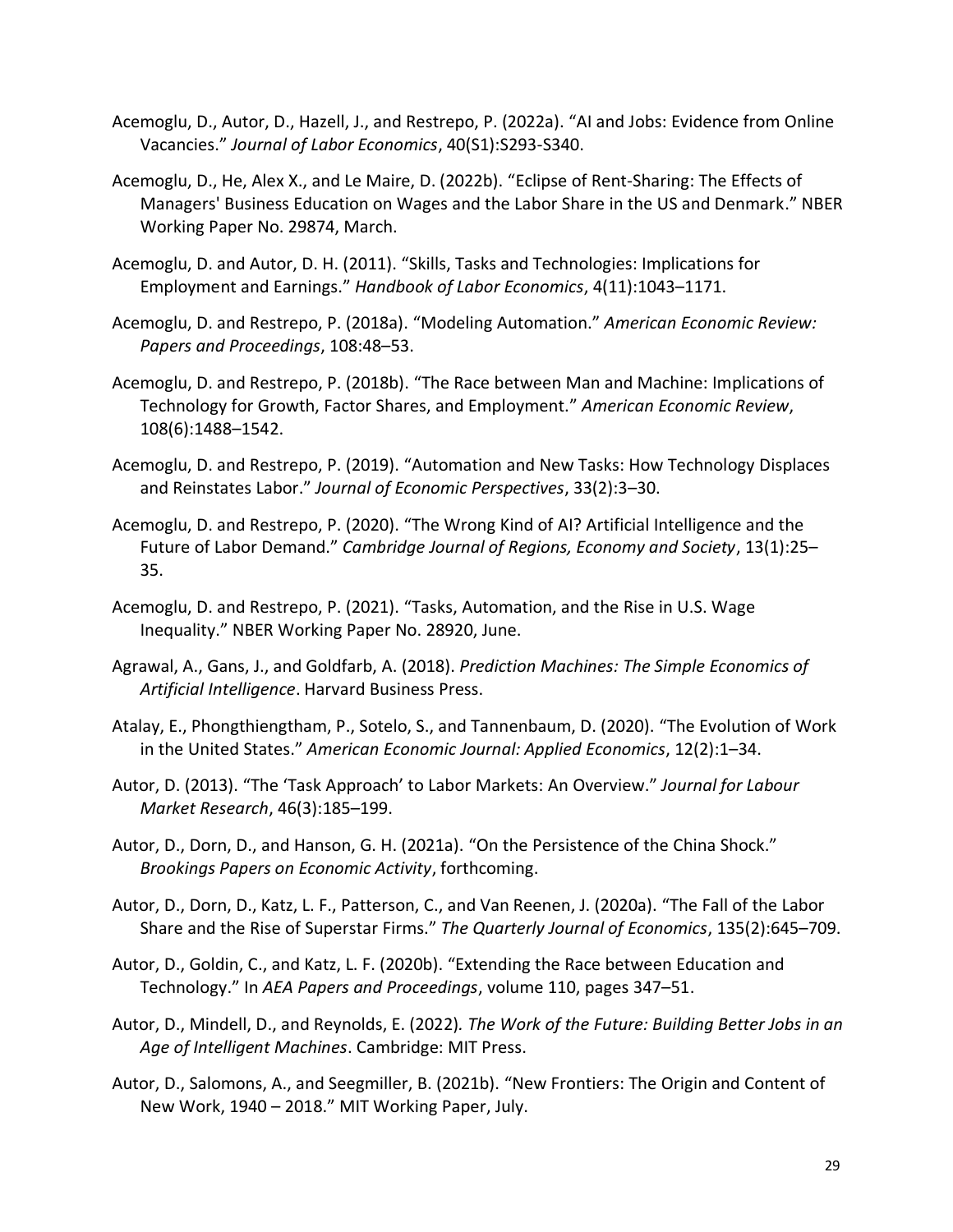- Autor, D. H. (2014). "Skills, Education, and the Rise of Earnings Inequality among the 'Other 99 Percent'." *Science*, 344(6186):843–851.
- Autor, D. H. (2015). "Why are There Still So Many Jobs? The History and Future of Workplace Automation." *Journal of Economic Perspectives*, 29(3):3–30.
- Autor, D. H. (2019). "Work of the Past, Work of the Future." *AEA Papers and Proceedings*, volume 109, pages 1–32.
- Autor, D. H. and Dorn, D. (2013). "The Growth of Low Skill Service Jobs and the Polarization of the U.S. Labor Market." *American Economic Review*, 103(5):1553–1597.
- Autor, D. H., Katz, L. F., and Kearney, M. S. (2006). "The Polarization of the U.S. Labor Market." *American Economic Review*, 96(2):189–194.
- Autor, D. H., Katz, L. F., and Kearney, M. S. (2008). "Trends in U.S. Wage Inequality: Revising the Revisionists." *The Review of Economics and Statistics*, 90(2):300–323.
- Autor, D. H., Katz, L. F., and Krueger, A. B. (1998). "Computing Inequality: Have Computers Changed the Labor Market?" *The Quarterly Journal of Economics*, 113(4):1169–1213.
- Autor, D. H., Levy, F., and Murnane, R. J. (2003). "The Skill Content of Recent Technological Change: An Empirical Exploration." *The Quarterly Journal of Economics*, 118(4):1279–1333.
- Babina, T., Fedyk, A., He, A., and Hodson, J. (2020). "Artificial Intelligence, Firm Growth, and Industry Concentration." Available at SSRN: [https://ssrn.com/abstract=3651052.](https://ssrn.com/abstract=3651052)
- Bick, A., Fuchs-Schündeln, N., & Lagakos, D. (2018). "How Do Hours Worked Vary with Income? Cross-Country Evidence and Implications." *American Economic Review*, 108(1), 170-99.
- Bloom, N., Van Reenen, J. and Williams, H. (2019). "A Toolkit of Policies to Promote Innovation." *Journal of Economic Perspectives* 33, no. 3: 163–184.
- Böhm, M. J. (2020). "The Price of Polarization: Estimating Task Prices under Routine-Biased Technical Change." *Quantitative Economics*, 11(2):761–799.
- Böhm, M. J., von Gaudecker, H.-M., and Schran, F. (2019). "Occupation Growth, Skill Prices, and Wage Inequality." CESifo Working Paper No. 7877.
- Bresnahan, T. (2021). "Artificial Intelligence Technologies and Aggregate Growth Prospects" in Diamond, John, and George Zodrow (eds.), *Prospects for Economic Growth in the United States,* Cambridge University Press.
- Brynjolfsson, E. and Mitchell, T. (2017). "What Can Machine Learning Do? Workforce Implications." *Science,* 358(6370):1530–1534.
- Brynjolfsson, E., Mitchell, T., and Rock, D. (2018). "What Can Machines Learn, and What Does it Mean for Occupations and the Economy?" *AEA Papers and Proceedings*, 108:43–47.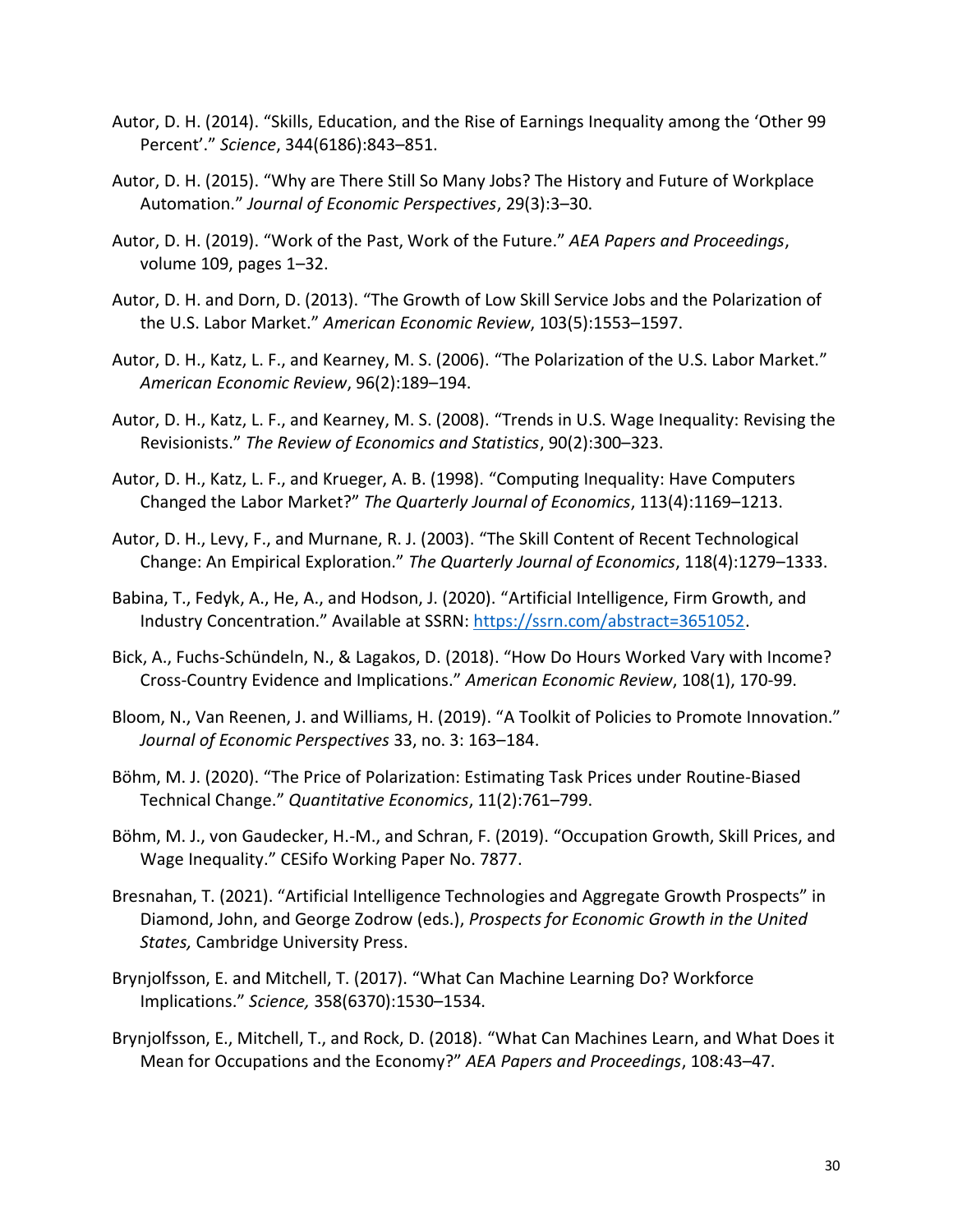- Card, D. and Lemieux, T. (2001a). "Can Falling Supply Explain the Rising Return to College for Younger Men? A Cohort-Based Analysis." *The Quarterly Journal of Economics*, 116(2):705– 746.
- Card, D. and Lemieux, T. (2001b). "Going to College to Avoid the Draft: The Unintended Legacy of the Vietnam War." *American Economic Review*, 91(2):97–102.
- Card, D. (2009). "Immigration and Inequality." *American Economic Review*: *Papers & Proceedings*, 99(2), 1-21.
- Deming, D. J. (2017). "The Growing Importance of Social Skills in the Labor Market." *The Quarterly Journal of Economics*, 132(4):1593–1640.
- Deming, D. J. and Noray, K. (2020). "Earnings Dynamics, Changing Job Skills, and STEM Careers. *The Quarterly Journal of Economics*, 135(4):1965–2005.
- Donovan, Sarah A, and David H Bradley. (2020). "Real Wage Trends, 1979 to 2019." Congressional Research Service, Report R45090, December.
- Dorn, D. (2009). "Essays on Inequality, Spatial Interaction, and the Demand for Skills" (Doctoral dissertation, University of St. Gallen).
- Feigenbaum, J. and Gross, D. P. (2020). "Answering the Call of Automation: How the Labor Market Adjusted to the Mechanization of Telephone Operation." NBER Working Paper No. 28061. November.
- Felten, E., Manav, R., and Seamans, R. (2018). "A Method to Link Advances in Artificial Intelligence to Occupational Abilities." *American Economic Association Papers and Proceedings*, 108(54):54–57.
- Felten, E., Raj, M., and Seamans, R. C. (2019). "The Effect of Artificial Intelligence on Human Labor: An Ability-Based Approach." In *Academy of Management Proceedings*, volume 2019, page 15784. Academy of Management Briarcliff Manor, NY 10510.
- Fjelland, R. (2020). "Why General Artificial Intelligence Will Not Be Realized." *Nature: Humanities and Social Sciences Communications*, 7(1):1-9.
- Goldin, C. and Katz, L. F. (1998). "The Origins of Technology-Skill Complementarity." *The Quarterly Journal of Economics*, 113(3):693–732.
- Goldin, C. and Katz, L. F. (2008). *The Race Between Education and Technology*. Harvard University Press.
- Goldin, C., Katz, L. F., et al. (2007). "Long-Run Changes in the Wage Structure: Narrowing, Widening, Polarizing." *Brookings Papers on Economic Activity*, 38(2):135–168.
- Goldin, C. and Margo, R. A. (1992). "The Great Compression: The Wage Structure in the United States at Mid-Century." *The Quarterly Journal of Economics*, 107(1):1–34.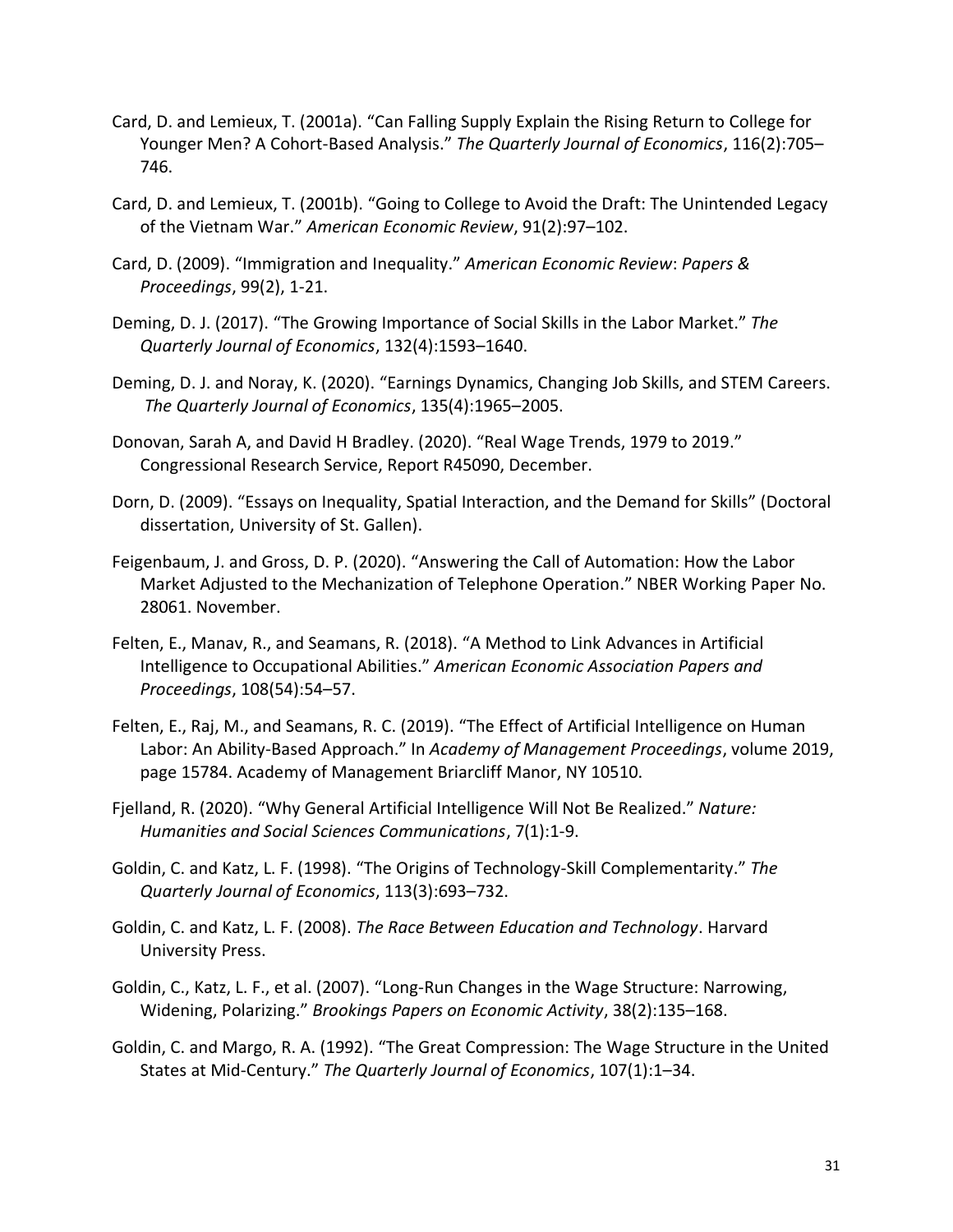- Goos, M. and Manning, A. (2007). "Lousy and Lovely Jobs: The Rising Polarization of Work in Britain." *Review of Economics and Statistics*, 89(1):118–133.
- Goos, M., Manning, A., and Salomons, A. (2009). "Job Polarization in Europe." *American Economic Review: Papers & Proceedings*, 99(2):58–63.
- Goos, M., Manning, A., and Salomons, A. (2014). "Explaining Job Polarization: Routine Biased Technological Change and Offshoring." *American Economic Review*, 104(8):2509– 2526.
- Grabner, H., Gall, J., and Van Gool, L. (2011). "What Makes a Chair a Chair?" In *CVPR 2011*, pages 1529–1536. IEEE.
- Gregory, T., Salomons, A., and Zierahn, U. (2022). "Racing with or Against the Machine? Evidence on the Role of Trade in Europe." *Journal of the European Economic Association,*  20(2):869-906.
- Gross, Daniel P., and Bhaven N. Sampat. (2020). "Inventing the Endless Frontier: The Effects of the World War II Research Effort on Post-War Innovation." NBER Working Paper No. 27375, June.
- Grossman, G. M. and Rossi-Hansberg, E. (2008). "Trading Tasks: A Simple Theory of Offshoring." *American Economic Review*, 98(5):1978–97.
- Gruber, J. and Johnson, S. (2019). *Jump-Starting America: How Breakthrough Science Can Revive Economic Growth and the American Dream*. Public Affairs.
- Harrigan, J., Reshef, A., and Toubal, F. (2021). "The March of the Techies: Technology, Trade, and Job Polarization in France, 1994-2007." *Research Policy,* 50(7).
- Kahneman, D., Sibony, O., and Sunstein, C. R. (2021). *Noise: A Flaw in Human Judgment*. Little, Brown.
- Karabarbounis, L. and Neiman, B. (2014). "The Global Decline of the Labor Share." *The Quarterly Journal of Economics*, 129(1):61–103.
- Katz, L. F. and Autor, D. H. (1999). "Changes in the Wage Structure and Earnings Inequality." *Handbook of Labor Economics*, 3:1463–1555.
- Katz, L. F. and Murphy, K. M. (1992). "Changes in Relative Wages, 1963–1987: Supply and Demand Factors." *The Quarterly Journal of Economics*, 107(1):35–78.
- Kogan L., Papanikolaou D., Schmidt L.D., Seegmiller B. (2021). "Technology-skill complementarity and labor displacement: Evidence from linking two centuries of patents with occupations." NBER Working paper No. 29552, December.
- Komlos, J. (2016). "Has Creative Destruction Become More Destructive?" *The B.E. Journal of Economic Analysis & Policy,* 16(4).